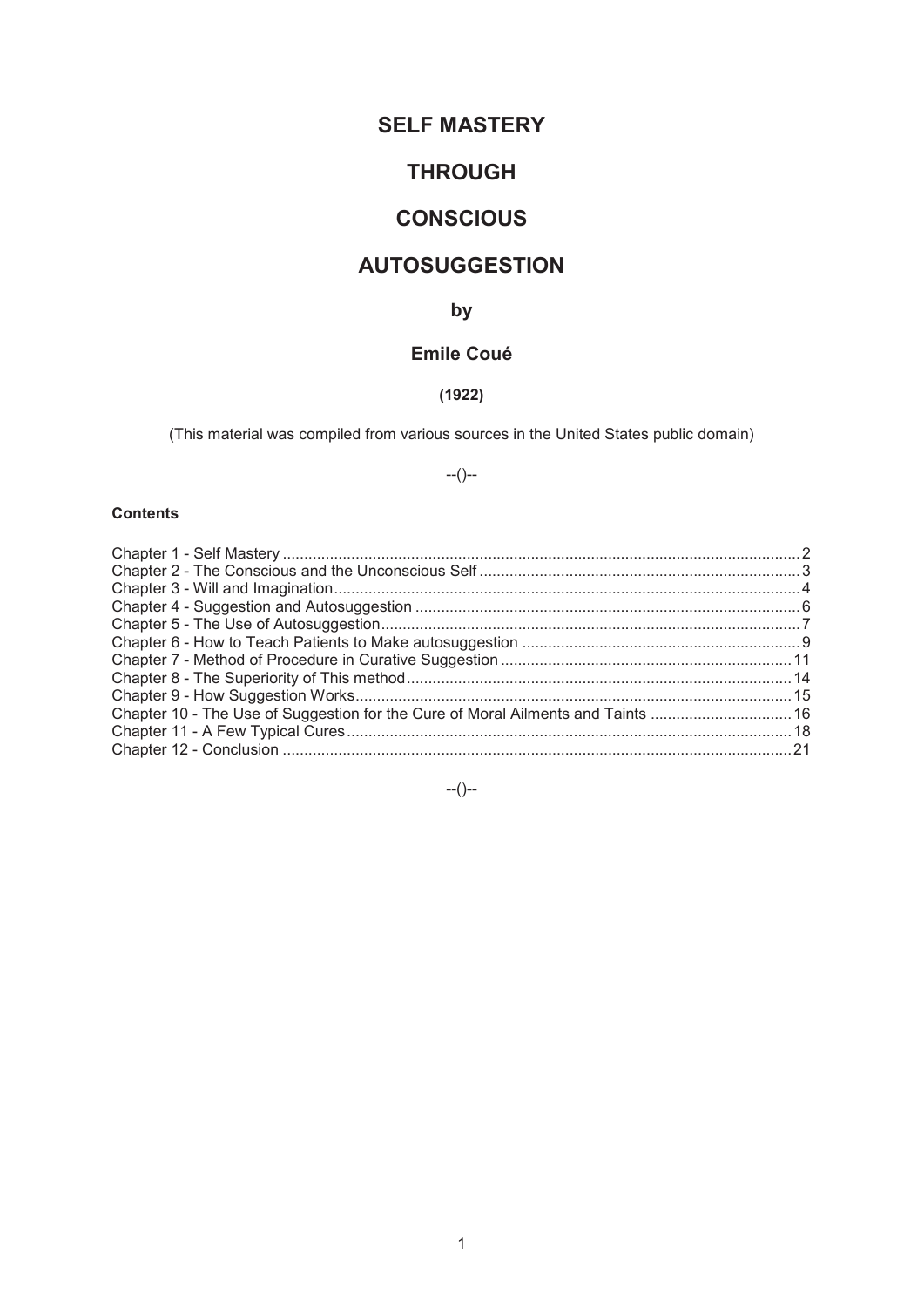#### **Self Mastery**

Suggestion, or rather Autosuggestion, is quite a new subject, and yet at the same time it is as old as the world.

It is new in the sense that until now it has been wrongly studied and in consequence wrongly understood; it is old because it dates from the appearance of man on the earth. In fact autosuggestion is an instrument that we possess at birth, and in this instrument, or rather in this force, resides a marvelous and incalculable power, which according to circumstances produces the best or the worst results. Knowledge of this force is useful to each one of us, but it is peculiarly indispensable to doctors, magistrates, lawyers, and to those engaged in the work of education.

By knowing how to practise it consciously it is possible in the first place to avoid provoking in others bad autosuggestions which may have disastrous consequences, and secondly, consciously to provoke good ones instead, thus bringing physical health to the sick, and moral health to the neurotic and the erring, the unconscious victims of anterior autosuggestions, and to guide into the right path those who had a tendency to take the wrong one.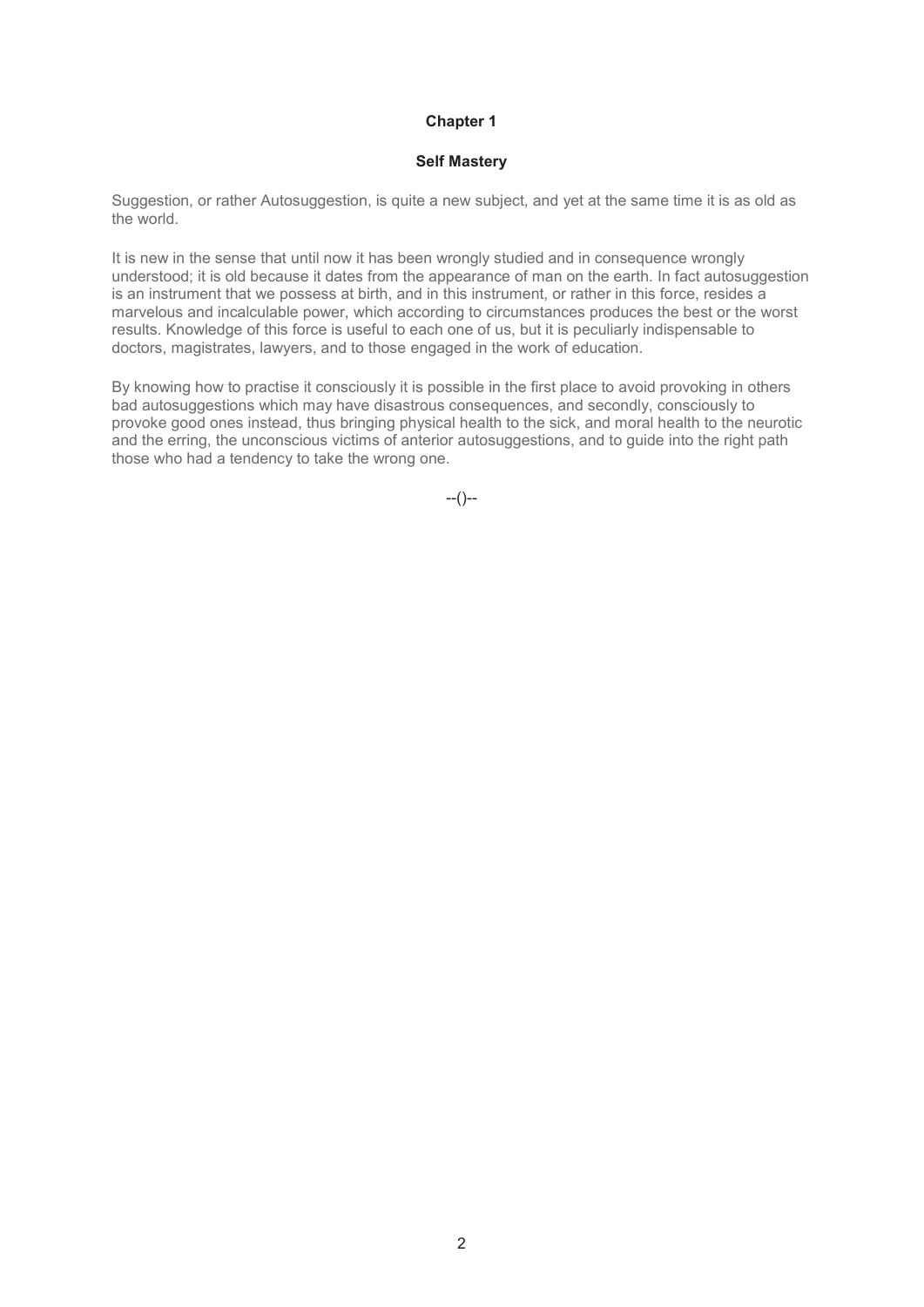#### **The Conscious Self and The Unconscious Self**

In order to understand properly the phenomena of suggestion, or to speak more correctly of autosuggestion, it is necessary to know that two absolutely distinct selves exist within us. Both are intelligent, but while one is conscious the other is unconscious. For this reason the existence of the latter generally escapes notice. It is however easy to prove its existence if one merely takes the trouble to examine certain phenomena and to reflect a few moments upon them. Let us take for instance the following examples:

Every one has heard of somnambulism; every one knows that a somnambulist gets up at night without waking, leaves his room after either dressing himself or not, goes downstairs, walks along corridors, and after having executed certain acts or accomplished certain work, returns to his room, goes to bed again, and shows next day the greatest astonishment at finding work finished which he had left unfinished the day before. It is however he himself who has done it without being aware of it. What force has his body obeyed if it is not an unconscious force, in fact his unconscious self?

Let us now examine the alas, too frequent case of a drunkard attacked by *delirium tremens*. As though seized with madness he picks up the nearest weapon, knife, hammer, or hatchet, as the case may be, and strikes furiously those who are unlucky enough to be in his vicinity. Once the attack is over, he recovers his senses and contemplates with horror the scene of carnage around him, without realizing that he himself is the author of it. Here again is it not the unconscious self which has caused the unhappy man to act in this way? (And what aversions, what ills we create for ourselves, everyone of us and in every domain by not "immediately" bringing into play "good conscious autosuggestions" against our "bad unconscious autosuggestions," thus bringing about the disappearance of all unjust suffering.)

If we compare the conscious with the unconscious self we see that the conscious self is often possessed of a very unreliable memory while the unconscious self on the contrary is provided with a marvelous and impeccable memory which registers without our knowledge the smallest events, the least important acts of our existence. Further, it is credulous and accepts with unreasoning docility what it is told. [This would suggest that it is our unconscious self that dreams, since in dreams we accept circumstances without question, even when they are absurd. *Donald Tyson*] Thus, as it is the unconscious that is responsible for the functioning of all our organs but the intermediary of the brain, a result is produced which may seem rather paradoxical to you: that is, if it believes that a certain organ functions well or ill or that we feel such and such an impression, the organ in question does indeed function well or ill, or we do feel that impression.

Not only does the unconscious self preside over the functions of our organism, but also over *all our actions whatever they are*. It is this that we call imagination, and it is this which, contrary to accepted opinion, *always* makes us act even, and *above all*, against *our will* when there is antagonism between these two forces.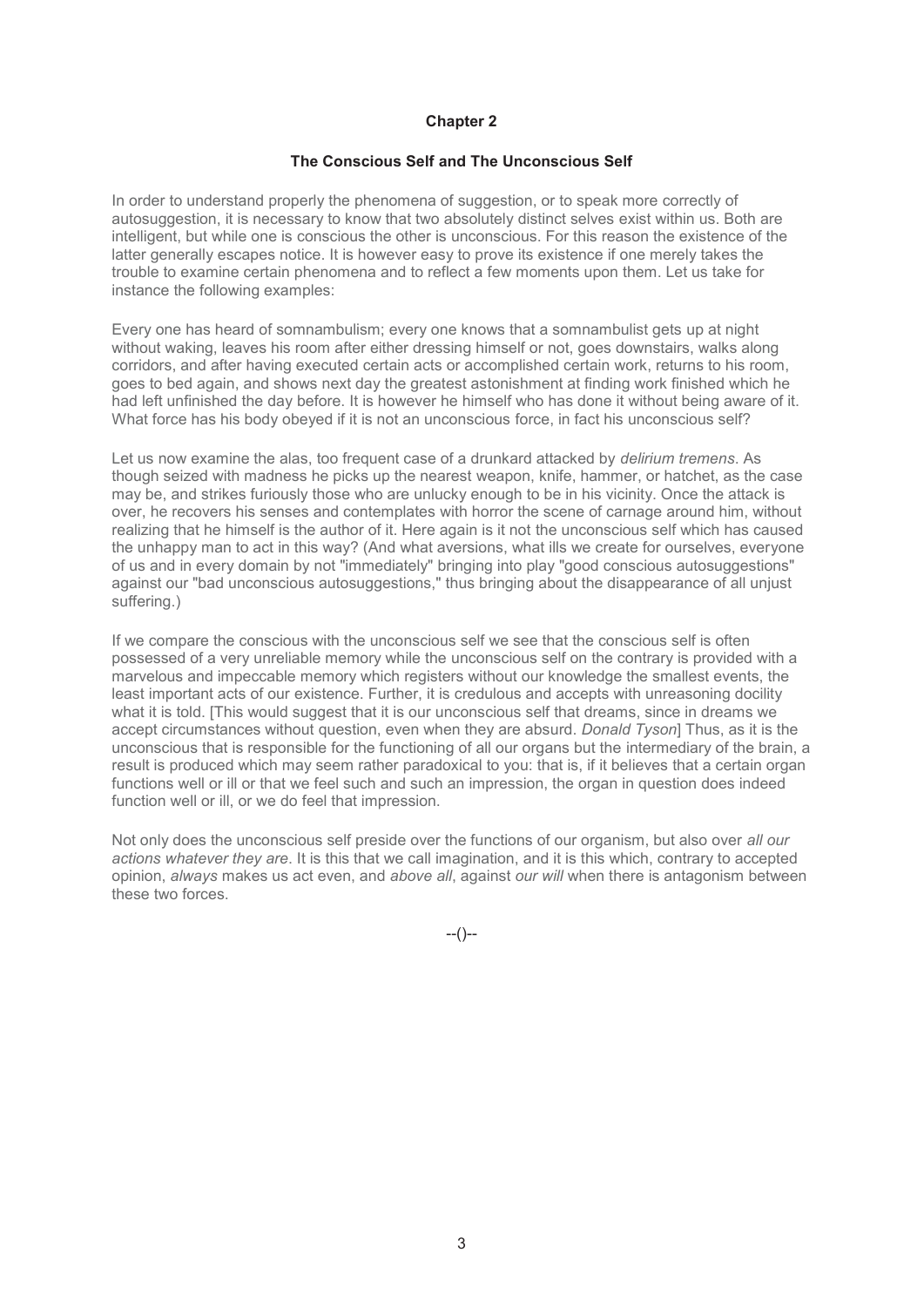#### **Will and Imagination**

If we open a dictionary and look up the word "will", we find this definition: "The faculty of freely determining certain acts". We accept this definition as true and unattackable, although nothing could be more false. This will that we claim so proudly, always *yields* to the imagination. It is an *absolute* rule that admits of no *exception*.

"Blasphemy! Paradox!" you will exclaim. "Not at all! On the contrary, it is the purest truth," I shall reply.

In order to convince yourself of it, open your eyes, look round you and try to understand what you see. You will then come to the conclusion that what I tell you is not an idle theory, offspring of a sick brain but the simple expression of a *fact*.

Suppose that we place on the ground a plank 30 feet long by 1 foot wide. It is evident that everybody will be capable of going from one end to the other of this plank without stepping over the edge. But now change the conditions of the experiment, and imagine this plank placed at the height of the towers of a cathedral. Who then will be capable of advancing even a few feet along this narrow path? Could you hear me speak? Probably not. Before you had taken two steps you would begin to tremble, and *in spite of every effort of your will* you would be certain to fall to the ground.

Why is it then that you would not fall if the plank is on the ground, and why should you fall if it is raised to a height above the ground? Simply because in the first case you *imagine* that it is easy to go to the end of this plank, while in the second case you imagine that you *cannot* do so.

Notice that your *will* is powerless to make you advance; if you *imagine* that you *cannot*, it is *absolutely* impossible for you to do so. If tilers and carpenters are able to accomplish this feat, it is because they think they can do it.

Vertigo is entirely caused by the picture we make in our minds that we are going to fall. This picture transforms itself immediately into fact *in spite of all the efforts of our will*, and the more violent these efforts are, the quicker is the opposite to the desired result brought about.

Let us now consider the case of a person suffering from insomnia. If he does not make any effort to sleep, he will lie quietly in bed. If on the contrary he tries to force himself to sleep by his *will*, the more efforts he makes, the more restless he becomes.

Have you not noticed that the more you try to remember the name of a person which you have forgotten, the more it eludes you, until, substituting in your mind the idea "I shall remember in a minute" to the idea "I have forgotten", the name comes back to you of its own accord without the least effort?

Let those of you who are cyclists remember the days when you were learning to ride. You went along clutching the handle bars and frightened of falling. Suddenly catching sight of the smallest obstacle in the road you tried to avoid it, and the more efforts you made to do so, the more surely you rushed upon it.

Who has not suffered from an attack of uncontrollable laughter, which bursts out more violently the more one tries to control it?

What was the state of mind of each person in these different circumstances? "*I do not want* to fall but I *cannot help* doing so"; "I *want* to sleep but I *cannot*"; "I *want* to remember the name of Mrs. So and So, but I *cannot*"; "I *want* to avoid the obstacle, but I *cannot*"; "I *want* to stop laughing, but I *cannot*."

As you see, in each of these conflicts it is always the *imagination* which gains the victory over the *will*, without any exception.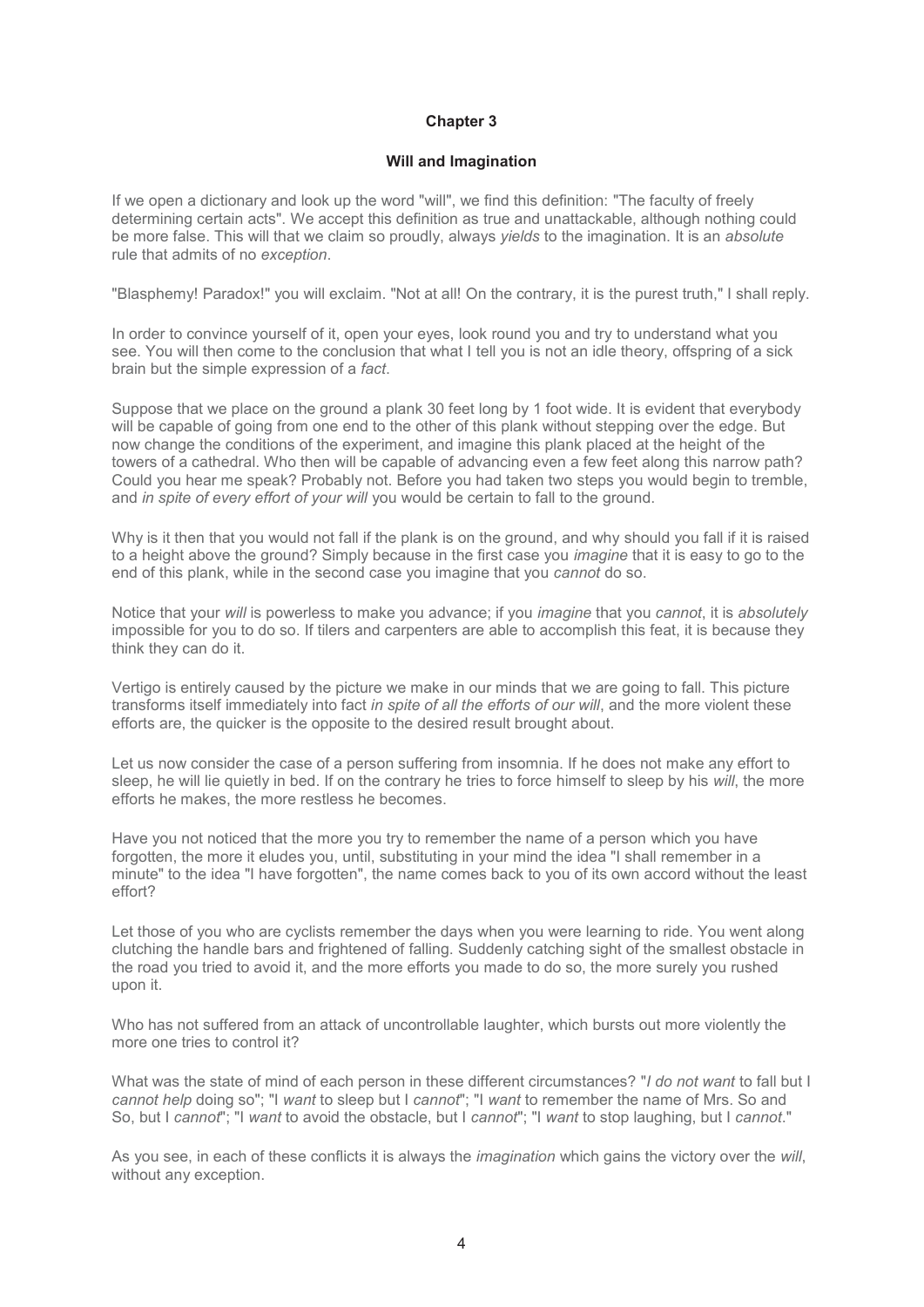To the same order of ideas belongs the case of the leader who rushes forward at the head of his troops and always carries them along with him, while the cry "Each man for himself!" is almost certain to cause a defeat. Why is this? It is because in the first case the men *imagine* that they must go *forward*, and in the second they *imagine* that they are conquered and must fly for their lives.

Panurge was quite aware of the contagion of example, that is to say the action of the imagination, when, to avenge himself upon a merchant on board the same boat, he bought his biggest sheep and threw it into the sea, certain beforehand that the entire flock would follow, which indeed happened.

We human beings have a certain resemblance to sheep, and involuntarily, we are irresistibly impelled to follow other people's examples, *imagining* that we cannot do otherwise.

I could quote a thousand other examples but I should fear to bore you by such an enumeration. I cannot however pass by in silence this fact which shows the enormous power of the imagination, or in other words of the unconscious in its struggle against the will.

There are certain drunkards who wish to give up drinking, but who cannot do so. Ask them, and they will reply in all sincerity that they desire to be sober, that drink disgusts them, but that they are irresistibly impelled to drink against their *will*, in spite of the harm they know it will do them.

In the same way certain criminals commit crimes *in spite of themselves*, and when they are asked why they acted so, they answer "I could not help it, something impelled me, it was stronger than I."

And the drunkard and the criminal speak the truth; they are forced to do what they do, for the simple reason they imagine they cannot prevent themselves from doing so. Thus we who are so proud of our will, who believe that we are free to act as we like, are in reality nothing but wretched puppets of which our imagination holds all the strings. We only cease to be puppets when we have learned to guide our imagination.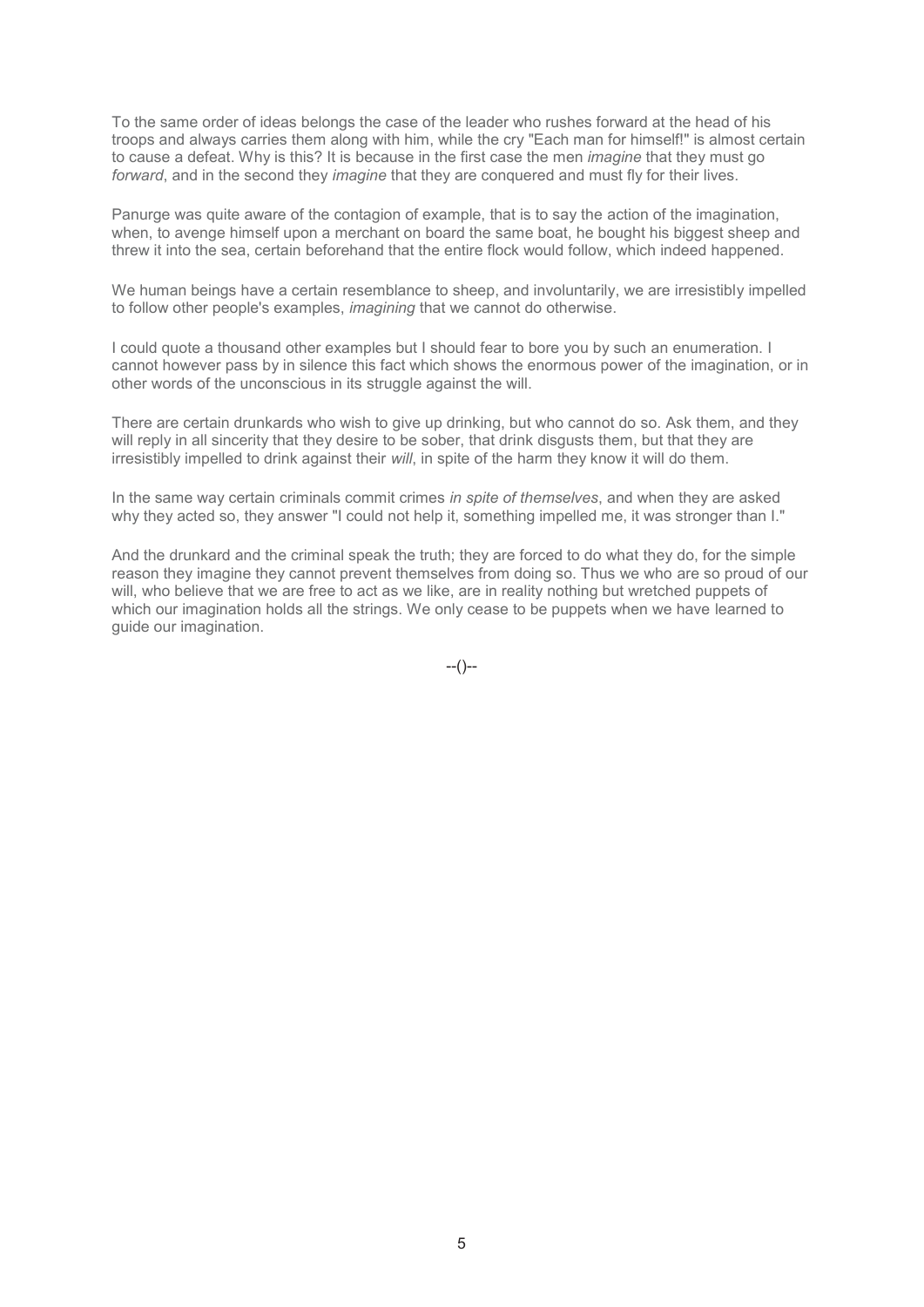#### **Suggestion and Autosuggestion**

According to the preceding remarks we can compare the imagination to a torrent which fatally sweeps away the poor wretch who has fallen into it, in spite of his efforts to gain the bank. This torrent seems indomitable; but if you know how, you can turn it from its course and conduct it to the factory, and there you can transform its force into movement, heat, and electricity.

If this simile is not enough, we may compare the imagination -- "the madman at home" as it has been called -- to an unbroken horse which has neither bridle nor reins. What can the rider do except let himself go wherever the horse wishes to take him? And often if the latter runs away, his mad career only comes to end in the ditch. If however the rider succeeds in putting a bridle on the horse, the parts are reversed. It is no longer the horse who goes where he likes, it is the rider who obliges the horse to take him wherever he wishes to go.

Now that we have learned to realize the enormous power of the unconscious or imaginative being, I am going to show how this self, hitherto considered indomitable, can be as easily controlled as a torrent or an unbroken horse. But before going any further it is necessary to define carefully two words that are often used without being properly understood. These are the words *suggestion* and *autosuggestion*.

What then is suggestion? It may be defined as "the act of imposing an idea on the brain of another". Does this action really exist? Properly speaking, no. Suggestion does not indeed exist by itself. It does not and cannot exist except on the *sine qua non* condition of transforming itself into *autosuggestion* in the subject. This latter word may be defined as "the implanting of an idea in oneself by oneself."

You may make a suggestion to someone; if the unconscious of the latter does not accept the suggestion, if it has not, as it were, digested it, in order to transform it into *autosuggestion*, it produces no result. I have myself occasionally made a more or less commonplace suggestion to ordinarily very obedient subjects quite unsuccessfully. The reason is that the unconscious of the subject refused to accept it and did not transform it into *autosuggestion*.

 $-(-)$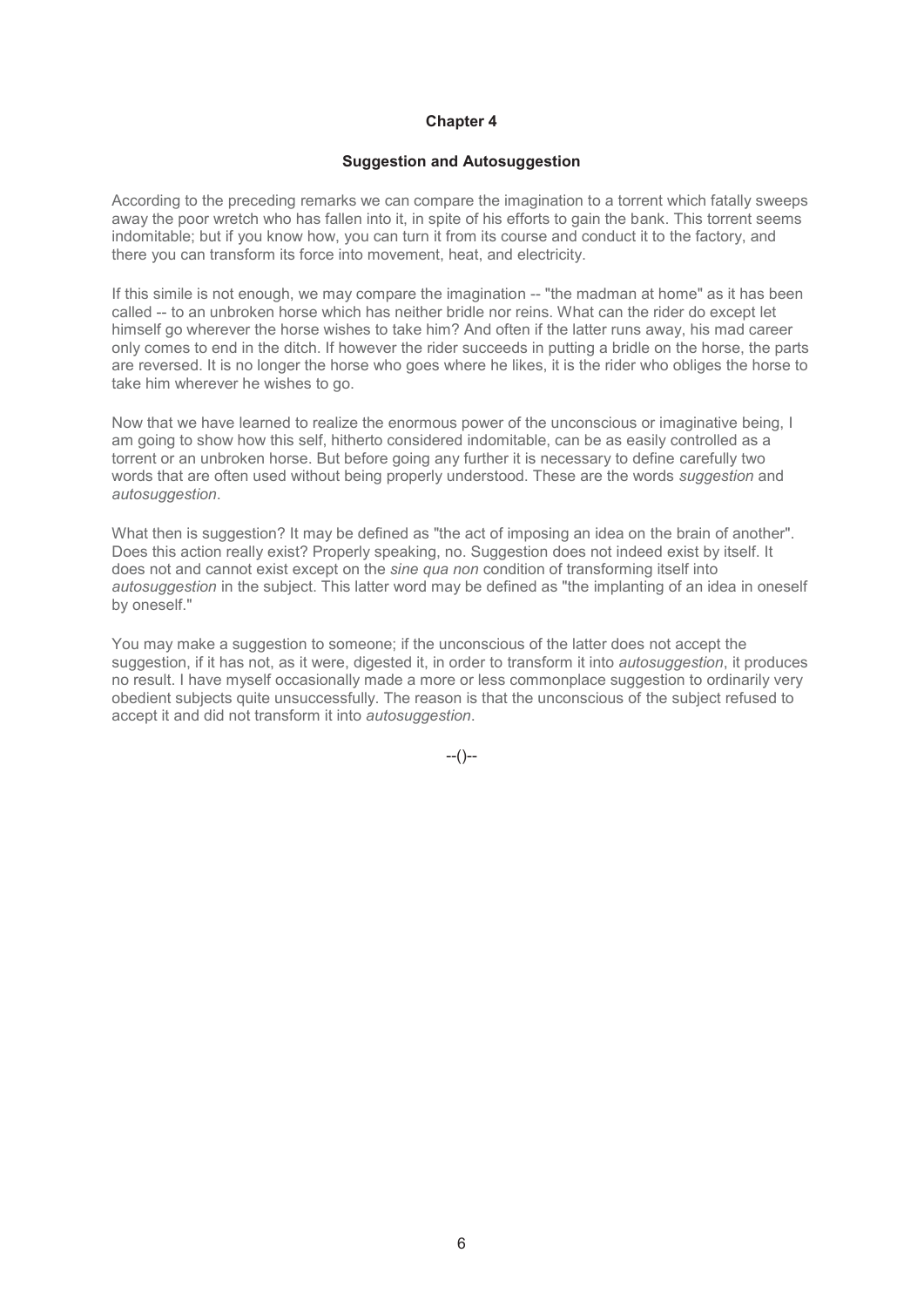#### **The Use of Autosuggestion**

Let us now return to the point where I said that we can control and lead our imagination, just as a torrent or an unbroken horse can be controlled. To do so, it is enough in the first place to know that this is possible (of which fact almost everyone is ignorant) and secondly, to know by what means it can be done. Well, the means is very simple; it is that which we have used every day since we came into the world, without wishing or knowing it and absolutely unconsciously, but which unfortunately for us, we often use wrongly and to our own detriment. This means is *autosuggestion*.

Whereas we constantly give ourselves unconscious autosuggestions, all we have to do is to give ourselves conscious ones, and the process consists in this: first, to weigh carefully in one's mind the things which are to be the object of the autosuggestion, and according as they require the answer "yes" or "no" to repeat several times without thinking of anything else: "This thing is coming", or "this thing is going away"; "this thing will, or will not happen, etc., etc. . . .". (Of course, the thing must be in our power.) If the unconscious accepts this suggestion and transforms it into an autosuggestion, the thing or things are realized in every particular.

Thus understood, *autosuggestion* is nothing but hypnotism as I see it, and I would define it in these simple words: *The influence of the imagination upon the moral and physical being of mankind*. Now this influence is undeniable, and without returning to previous examples, I will quote a few others.

If you persuade yourself that you can do a certain thing, provided this thing be *possible*, you will do it however difficult it may be. If on the contrary you imagine that you cannot do the simplest thing in the world, it is impossible for you to do it, and molehills become for you unscalable mountains.

Such is the case of neurasthenics, who, believing themselves incapable of the least effort, often find it impossible even to walk a few steps without being exhausted. And these same neurasthenics sink more deeply into their depression, the more efforts they make to throw it off, like the poor wretch in the quicksands who sinks in all the deeper the more he tries to struggle out.

In the same way it is sufficient to think a pain is going, to feel it indeed disappear little by little, and inversely, it is enough to think that one suffers in order to feel the pain begin to come immediately.

I know certain people who predict in advance that they will have a sick headache on a certain day, in certain circumstances, and on that day, in the given circumstances, sure enough, they feel it. They brought their illness on themselves, just as others cure theirs by *conscious autosuggestion*.

I know that one generally passes for mad in the eyes of the world if one dares to put forward ideas which it is not accustomed to hear. Well, at the risk of being thought so, I say that if certain people are ill mentally and physically, it is that they imagine themselves to be ill mentally or physically. If certain others are paralytic without having any lesion to account for it, it is that they imagine themselves to be paralyzed, and it is among such persons that the most extraordinary cures are produced. If others again are happy or unhappy, it is that they imagine themselves to be so, for it is possible for two people in exactly the same circumstances to be, the one *perfectly happy*, the other *absolutely wretched*.

Neurasthenia, stammering, aversions, kleptomania, certain cases of paralysis, are nothing but the, result of unconscious autosuggestion, that is to say the result of the action of the *unconscious* upon the physical and moral being.

But if our unconscious is the source of many of our ills, it can also bring about the cure of our physical and mental ailments. It can not only repair the ill it has done, but cure real illnesses, so strong is its action upon our organism.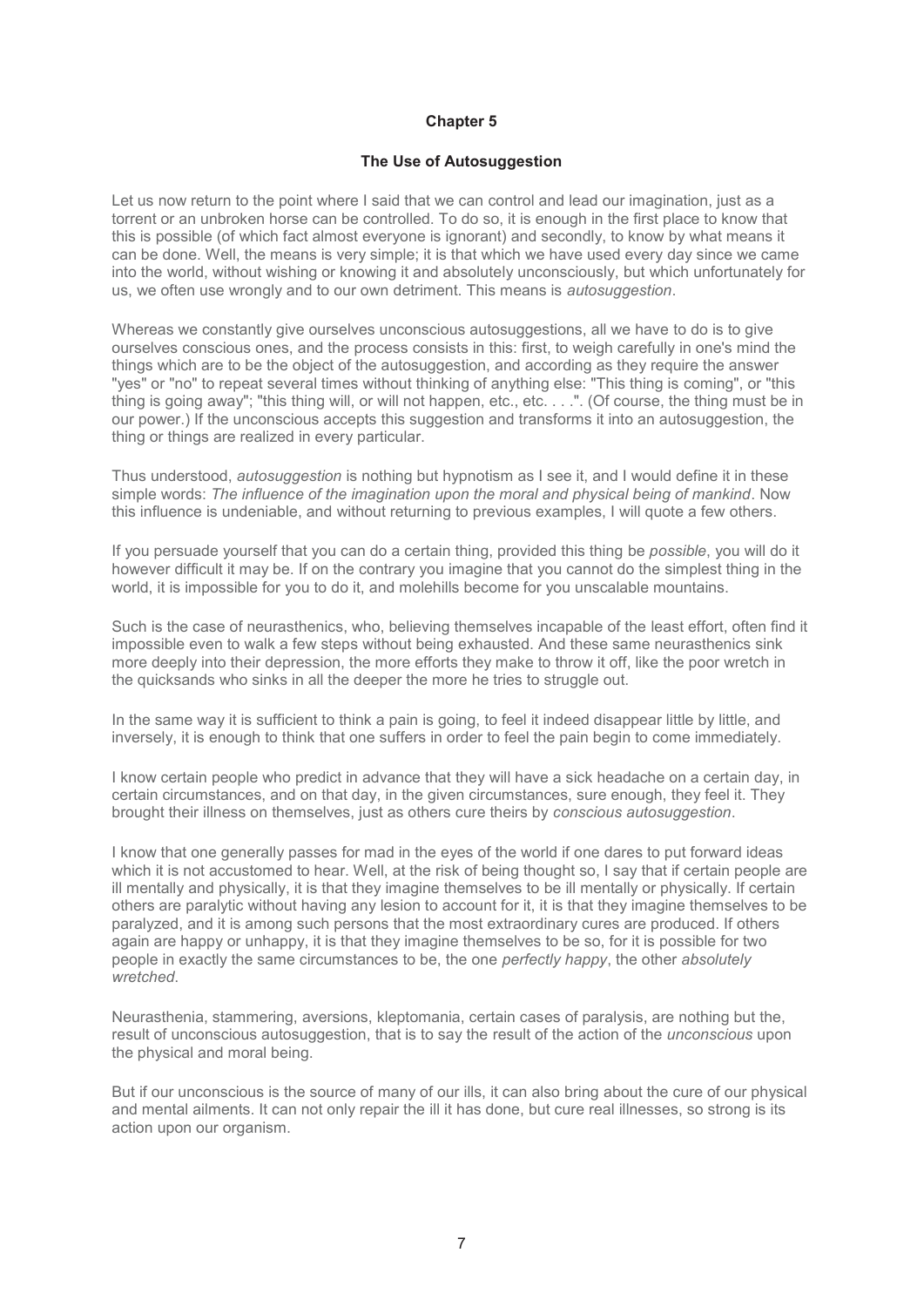Shut yourself up alone in a room, seat yourself in an armchair, close your eyes to avoid any distraction, and concentrate your mind for a few moments on thinking: "Such and such a thing is going to disappear", or "Such and such a thing is coming to pass."

If you have really made the autosuggestion, that is to say, if your unconscious has assimilated the idea that you have presented to it, you are astonished to see the thing you have thought come to pass. (Note that it is the property of ideas autosuggested to exist within us unrecognized, and we can only know of their existence by the effect they produce.) But above all, and this is an essential point, the will must not be brought into play in practising autosuggestion; for, if it is not in agreement with the imagination, if one thinks: "I will make such and such a thing happen", and the imagination says: "You are willing it, but it is not going to be", not only does one not obtain what one wants, but even exactly the reverse is brought about.

This remark is of capital importance, and explains why results are so unsatisfactory when, in treating moral ailments, one strives to *re-educate the will*. It is the *training of the imagination* which is necessary, and it is thanks to this shade of difference that my method has often succeeded where others -- and those not the least considered -- have failed. From the numerous experiments that I have made daily for twenty years, and which I have examined with minute care, I have been able to deduct the following conclusions which I have summed up as laws:

- 1. When the will and the imagination are antagonistic, it is always the imagination which wins, *without any exception*.
- 2. In the conflict between the will and the imagination, the force of the imagination is in *direct ratio to the square of the will*.
- 3. When the will and the imagination are in agreement, one does not add to the other, but one is multiplied by the other.
- 4. The imagination can be directed.

(The expressions "In direct ratio to the square of the will" and "Is multiplied by" are not rigorously exact. They are simply illustrations destined to make my meaning clearer.)

After what has just been said it would seem that nobody ought to be ill. That is quite true. Every illness, whatever it may be, *can* yield to *autosuggestion*, daring and unlikely as my statement may seem; I do not say *does always yield*, but *can yield*, which is a different thing.

But in order to lead people to practise conscious autosuggestion they must be taught how, just as they are taught to read or write or play the piano.

*Autosuggestion* is, as I said above, an instrument that we possess at birth, and with which we play unconsciously all our life, as a baby plays with its rattle. It is however a dangerous instrument; it can wound or even kill you if you handle it imprudently and unconsciously. It can on the contrary save your life when you know how to employ it *consciously*. One can say of it as Aesop said of the tongue: "It is at the same time the best and the worst thing in the world".

I am now going to show you how everyone can profit by the beneficent action of *autosuggestion* consciously applied. In saying "every one", I exaggerate a little, for there are two classes of persons in whom it is difficult to arouse conscious autosuggestion:

- 1. The mentally undeveloped who are not capable of understanding what you say to them.
- 2. Those who are unwilling to understand.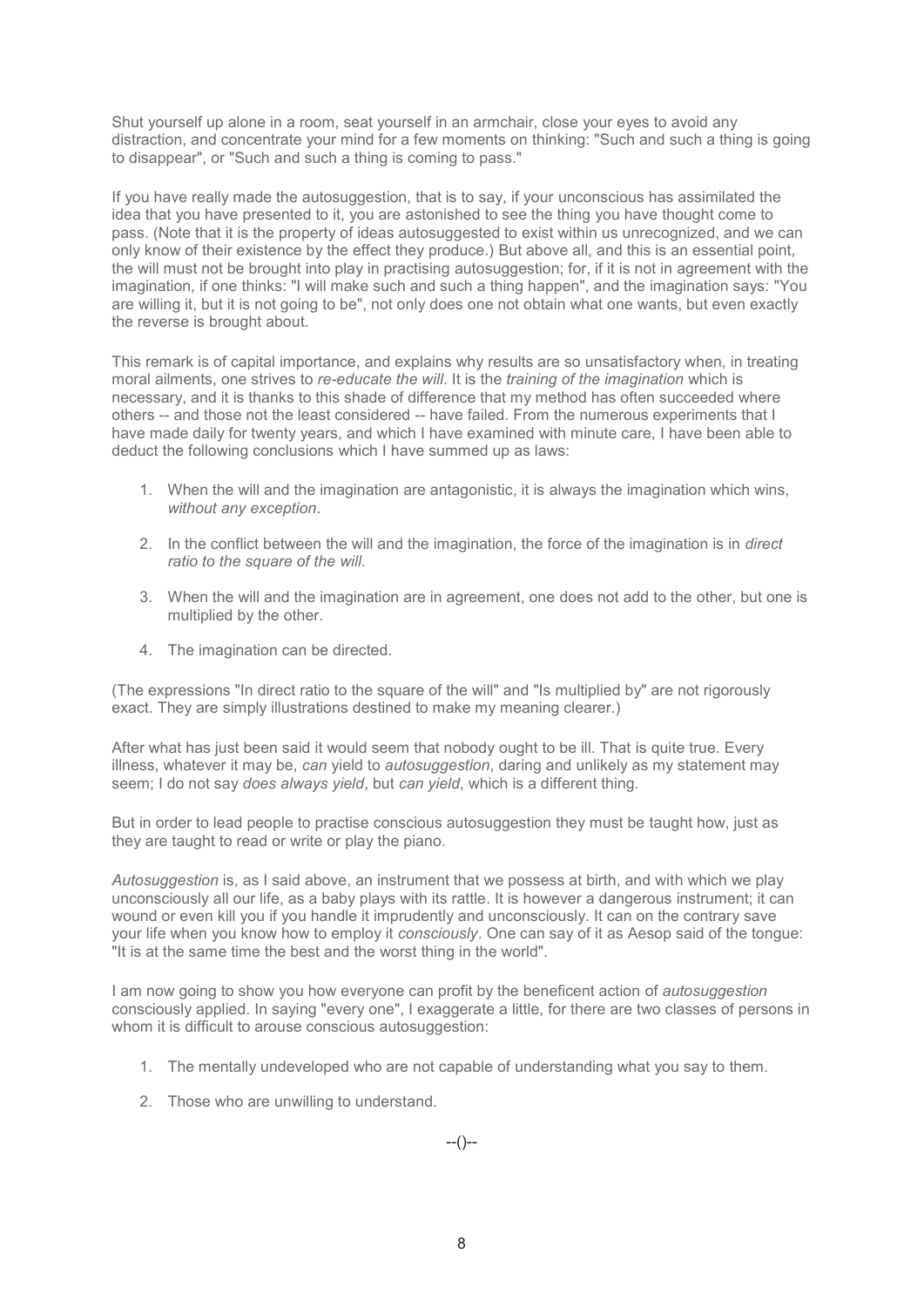#### **How To Teach Patients To Make Autosuggestion**

The principle of the method may be summed up in these few words: *It is impossible to think of two things at once*, that is to say that two ideas may be in juxtaposition, but they cannot be superimposed in our mind.

#### *Every thought entirely filling our mind becomes true for us and tends to transform itself into action.*

Thus if you can make a sick person think that her trouble is getting better, it will disappear; if you succeed in making a kleptomaniac think that he will not steal any more, he will cease to steal, etc., etc.

This training which perhaps seems to you an impossibility, is, however, the simplest thing in the world. It is enough, by a series of appropriate and graduated experiments, to teach the subject, as it were the A. B. C. of conscious thought, and here is the series: by following it to the letter one can be absolutely sure of obtaining a good result, except with the two categories of persons mentioned above.

*First experiment*. (These experiments are those of Sage of Rochester.) *Preparatory*. -- Ask the subject to stand upright, with the body as stiff as an iron bar, the feet close together from toe to heel, while keeping the ankles flexible as if they were hinges. Tell him to make himself like a plank with hinges at its base, which is balanced on the ground. Make him notice that if one pushes the plank slightly either way it falls as a mass without any resistance, in the direction in which it is pushed. Tell him that you are going to pull him back by the shoulders and that he must let himself fall in your arms without the slightest resistance, turning on his ankles as on hinges, that is to say keeping the feet fixed to the ground. Then pull him back by the shoulders and if the experiment does not succeed, repeat it until it does, or nearly so.

*Second experiment*. -- Begin by explaining to the subject that in order to demonstrate the action of the imagination upon us, you are going to ask him in a moment to think: "I am falling backwards, I am falling backwards . . ." Tell him that he must have no thought but this in his mind, that he must not reflect or wonder if he is going to fall or not, or think that if he falls he may hurt himself, etc., or fall back purposely to please you, but that if he really feels something impelling him to fall backwards, he must not resist but obey the impulse.

Then ask your subject to raise the head high and to shut his eyes, and place your right fist on the back of his neck, and your left hand on his forehead, and say to him: "Now think: I am falling backwards, I am falling backwards, etc., etc. . . " and, indeed, "You are falling backwards, You . . . are. . . fall . . . ing . . . back . . . wards, etc." At the same time slide the left hand lightly backwards to the left temple, above the ear, and remove very slowly but with a continuous movement the right fist.

The subject is immediately felt to make a slight movement backwards, and either to stop himself from falling or else to fall completely. In the first case, tell him that he has resisted, and that he did not think just that he was falling, but that he might hurt himself if he did fall. That is true, for if he had not thought the latter, he would have fallen like a block. Repeat the experiment using a tone of command as if you would force the subject to obey you. Go on with it until it is completely successful or very nearly so. The operator should stand a little behind the subject, the left leg forward and the right leg well behind him, so as not to be knocked over by the subject when he falls. Neglect of this precaution might result in a double fall if the person is heavy.

*Third experiment.* -- Place the subject facing you, the body still stiff, the ankles flexible, and the feet joined and parallel. Put your two hands on his temples without any pressure, look fixedly, without moving the eyelids, at the root of his nose, and tell him to think: "I am falling forward, I am falling forward . . . " and repeat to him, stressing the syllables, "You are fall . . . ing . . . for . . . ward, You are fall . . . ing . . . for . . . ward . . ." without ceasing to look fixedly at him.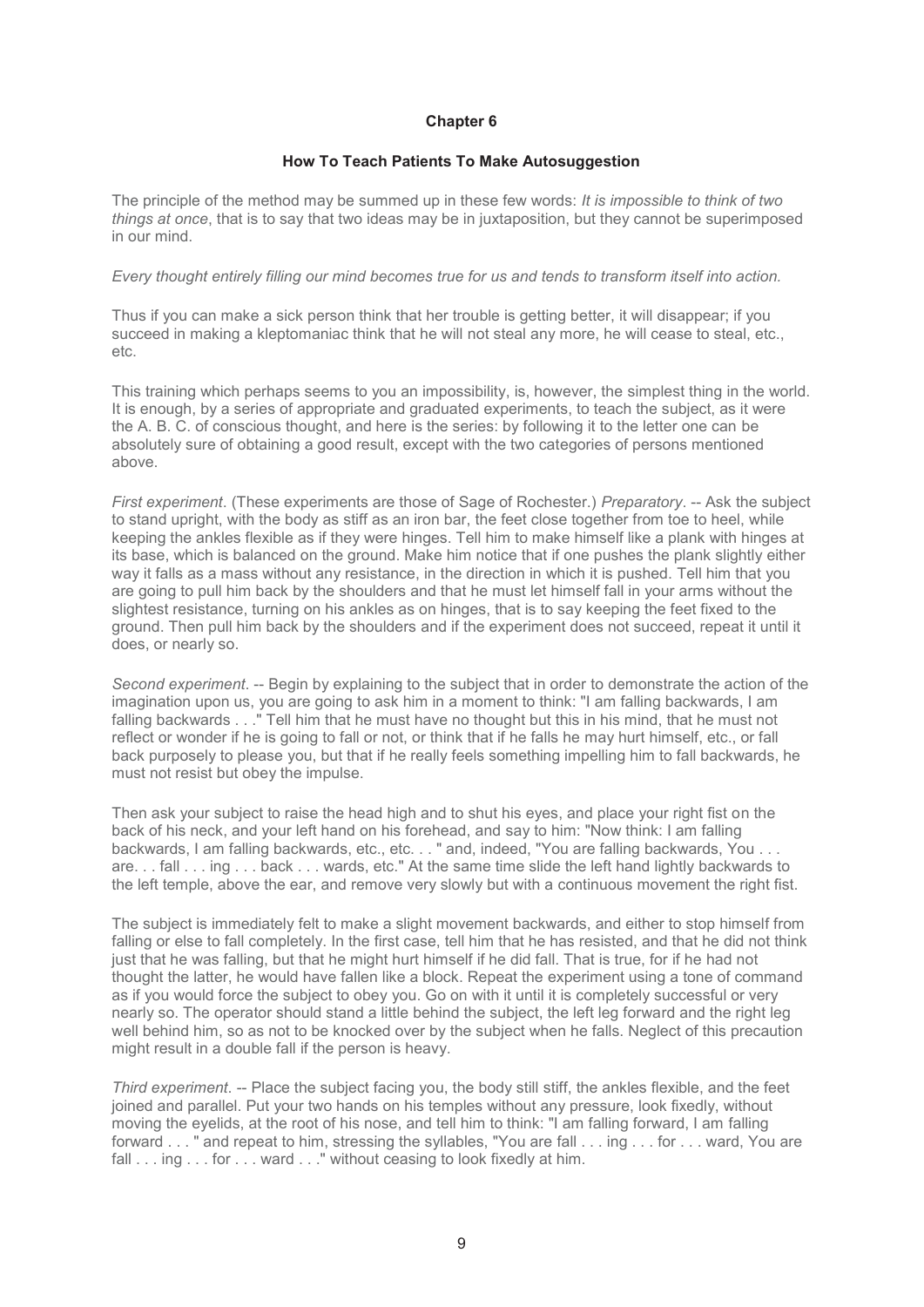*Fourth experiment*. -- Ask the subject to clasp his hands as tight as possible, that is to say, until the fingers tremble slightly, look at him in the same way as in the preceding experiment and keep your hands on his as though to squeeze them together still more tightly. Tell him to think that he cannot unclasp his fingers, that you are going to count three, and that when you say "three" he is to try to separate his hands while thinking all the time: "I cannot do it, I cannot do it . . . " and he will find it impossible. Then count very slowly, "one, two, three", and add immediately, detaching the syllables: "You . . . can . . . not . . . do . . . it . . . . You . . . can . . . not . . . do . . . it . . ." If the subject is thinking properly, "I cannot do it", not only is he unable to separate his fingers, but the latter clasp themselves all the more tightly together the more efforts he makes to separate them. He obtains in fact exactly the contrary to what he wants. In a few moments say to him: "Now think: 'I can do it,'" and his fingers will separate themselves.

Be careful always to keep your eyes fixed on the root of the subject's nose, and do not allow him to turn his eyes away from yours for a single moment. If he is able to unclasp his hands, do not think it is your own fault, it is the subject's, he has not properly thought: "I cannot". Assure him firmly of this, and begin the experiment again.

Always use a tone of command which suffers no disobedience. I do not mean that it is necessary to raise your voice; on the contrary it is preferable to employ the ordinary pitch, but stress every word in a dry and imperative tone.

When these experiments have been successful, all the others succeed equally well and can be easily obtained by carrying out to the letter the instructions given above.

Some subjects are very sensitive, and it is easy to recognize them by the fact that the contraction of their fingers and limbs is easily produced. After two or three successful experiments, it is no longer necessary to say to them: "Think this", or "think that"; You need only, for example, say to them simply -- but in the imperative tone employed by all good suggestionists -- "Close your hands; now you cannot open them". "Shut your eyes; now you cannot open them," and the subject finds it absolutely impossible to open the hands or the eyes in spite of all his efforts. Tell him in a few moments: "You can do it now," and the de-contraction takes place instantaneously.

These experiments can be varied to infinity. Here are a few more: Make the subject join his hands, and suggest that they are welded together; make him put his hand on the table, and suggest that it is stuck to it; tell him that he is fixed to his chair and cannot rise; make him rise, and tell him he cannot walk; put a penholder on the table and tell him that it weighs a hundredweight, and that he cannot lift it, etc., etc.

In all these experiments, I cannot repeat too often, it is not *suggestion* properly so-called which produces the phenomena, but the *autosuggestion* which is consecutive to the suggestion of the operator.

 $-(-)$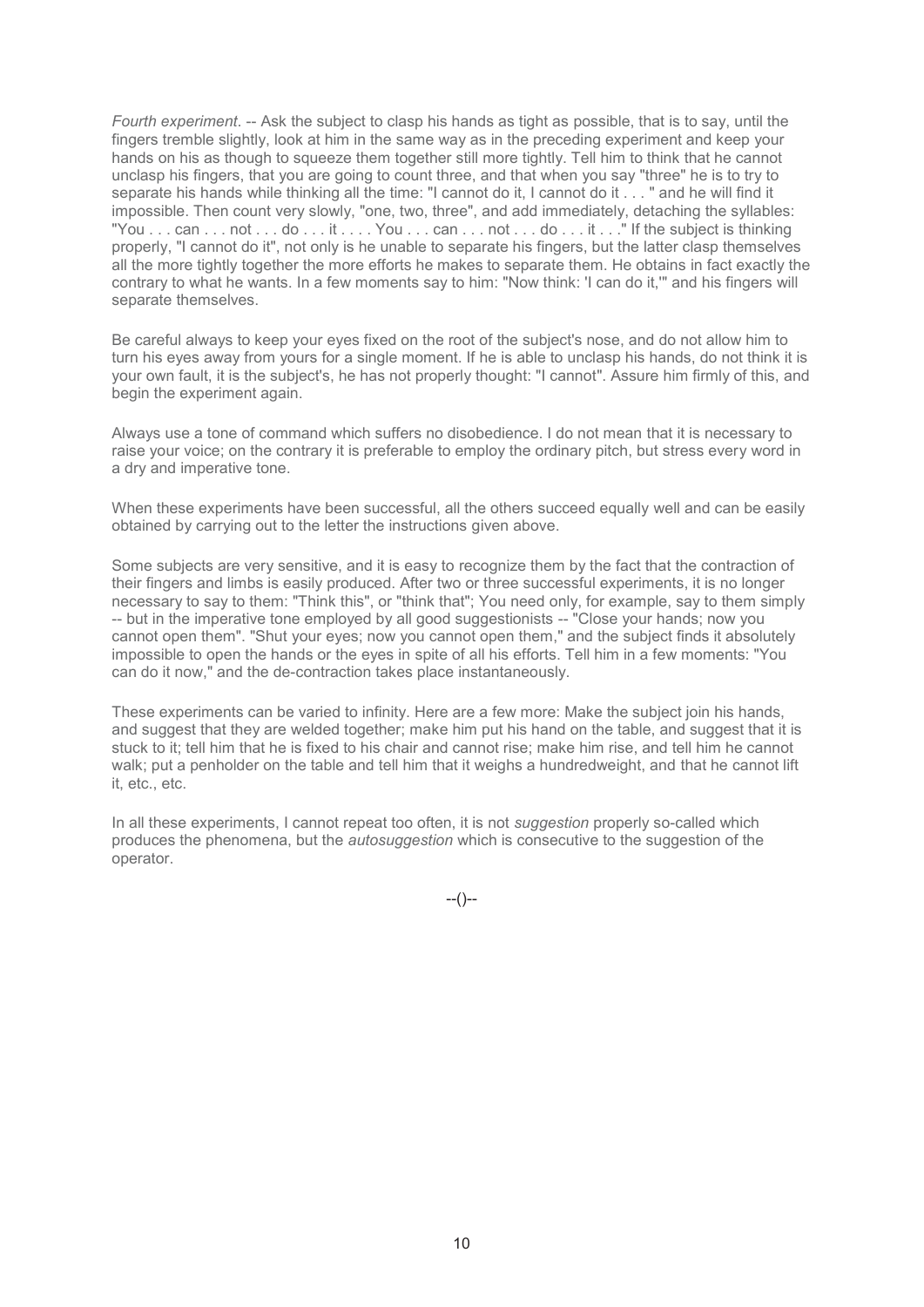#### **Method of Procedure in Curative Suggestion**

When the subject has passed through the preceding experiments and has understood them, he is ripe for curative suggestion. He is like a cultivated field in which the seed can germinate and develop. whereas before it was but rough earth in which it would have perished.

Whatever ailment the subject suffers from, whether it is physical or mental, it is important to proceed always in the same way, and to use the same words with a few variations according to the case.

Say to the subject: "Sit down and close your eyes. I am not going to try and put you to sleep as it is quite unnecessary. I ask you to close your eyes simply in order that your attention may not be distracted by the objects around you. Now tell yourself that every word I say is going to fix itself in your mind, and be printed, engraved, and encrusted in it, that, there, it is going to stay fixed, imprinted, and encrusted, and that without your will or knowledge, in fact perfectly unconsciously on your part, you yourself and your whole organism are going to obey. In the first place I say that every day, three times a day, in the morning, at midday, and in the evening, at the usual meal times, you will feel hungry, that is to say, you will experience the agreeable sensation which makes you think and say: "Oh! how nice it will be to have something to eat!" You will then eat and enjoy your food, without of course overeating. You will also be careful to masticate it properly so as to transform it into a sort of soft paste before swallowing it. In these conditions you will digest it properly, and so feel no discomfort, inconvenience, or pain of any kind either in the stomach or intestines. You will assimilate what you eat and your organism will make use of it to make blood, muscle, strength and energy, in a word: Life.

"Since you will have digested your food properly, the function of excretion will be normal, and every morning, on rising, you will feel the need of evacuating the bowels, and without ever being obliged to take medicine or to use any artifice, you will obtain a normal and satisfactory result.

"Further, every night from the time you wish to go to sleep till the time you wish to wake next morning, you will sleep deeply, calmly, and quietly, without nightmares, and on waking you will feel perfectly well, cheerful, and active.

"Likewise, if you occasionally suffer from depression, if you are gloomy and prone to worry and look on the dark side of things, from now onwards you will cease to do so, and, instead of worrying and being depressed and looking on the dark side of things, you are going to feel perfectly cheerful, possibly without any special reason for it, just as you used to feel depressed for no particular reason. I say further still, that even if you have real reason to be worried and depressed you are not going to be so.

"If you are also subject to occasional fits of impatience or ill-temper you will cease to have them: on the contrary you will be always patient and master of yourself, and the things which worried, annoyed, or irritated you, will henceforth leave you absolutely indifferent and perfectly calm.

"If you are sometimes attacked, pursued, haunted, by bad and unwholesome ideas, by apprehensions, fears, aversions, temptations, or grudges against other people, all that will be gradually lost sight of by your imagination, and will melt away and lose itself as though in a distant cloud where it will finally disappear completely. As a dream vanishes when we wake, so will all these vain images disappear.

"To this I add that all your organs are performing their functions properly. The heart beats in a normal way and the circulation of the blood takes place as it should; the lungs are carrying out their functions, as also the stomach, the intestines, the liver, the biliary duct, the kidneys and the bladder. If at the present moment any of them is acting abnormally, that abnormality is becoming less every day, so that quite soon it will have vanished completely, and the organ will have recovered its normal function. Further, if there should be any lesions in any of these organs, they will get better from day to day and will soon be entirely healed." (With regard to this, I may say that it is not necessary to know which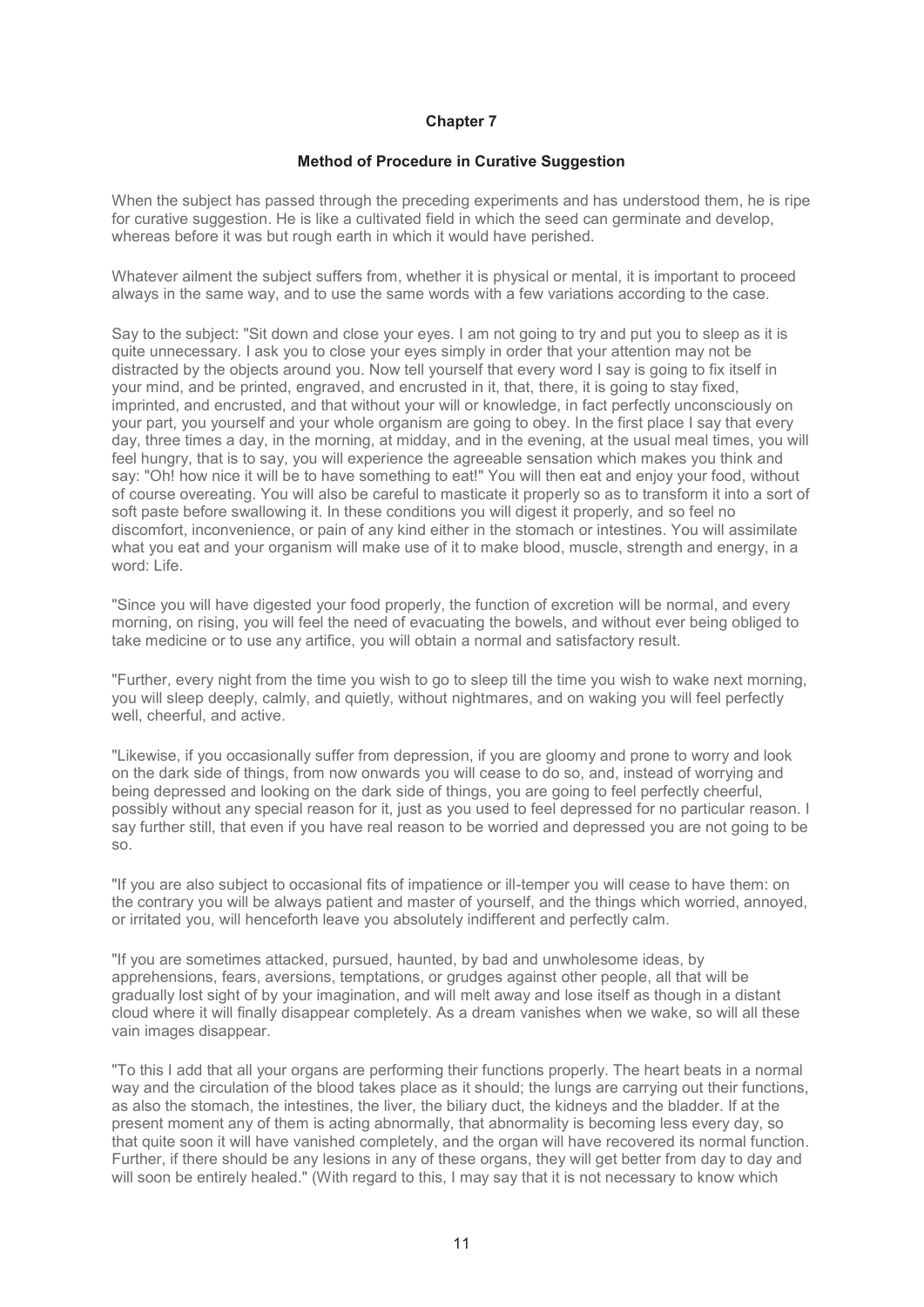organ is affected for it to be cured. Under the influence of the autosuggestion "*Every day, in every respect, I am getting better and better*", the unconscious acts upon the organ which it can pick out itself.)

"I must also add -- and it is extremely important -- that if up to the present you have lacked confidence in yourself, I tell you that this self-distrust will disappear little by little and give place to self-confidence, based on the knowledge of this force of incalculable power which is in each one of us. It is absolutely necessary for every human being to have this confidence. Without it one can accomplish nothing, with it one can accomplish whatever one likes, (*within reason*, of course). You are then going to have confidence in yourself, and this confidence gives you the assurance that you are capable of accomplishing perfectly well whatever you wish to do, -- *on condition that it is reasonable*, -- and whatever it is your duty to do.

"So when you wish to do something reasonable, or when you have a duty to perform, always think that it is easy, and make the words *difficult, impossible, I cannot, it is stronger than I, I cannot prevent myself from* . . . . , disappear from your vocabulary; they are not English. What is English is: "*It is easy and I can*". By considering the thing easy it becomes so for you, although it might seem difficult to others. You will do it quickly and well, and without fatigue, because you do it without effort, whereas if you had considered it as difficult or impossible it would have become so for you, simply because you would have thought it so."

To these general suggestions which will perhaps seem long and even childish to some of you, but which are necessary, must be added those which apply to the particular case of the patient you are dealing with.

All these suggestions must be made in a monotonous and soothing voice (always emphasizing the essential words), which although it does not actually send the subject to sleep, at least makes him feel drowsy, and think of nothing in particular.

When you have come to the end of the series of suggestions you address the subject in these terms: "In short, I mean that from every point of view, physical as well as mental, you are going to enjoy excellent health, better health than that you have been able to enjoy up to the present. Now I am going to count three, and when I say 'Three', you will open your eyes and come out of the passive state in which you are now. You will come out of it quite naturally, without feeling in the least drowsy or tired, on the contrary, you will feel strong, vigorous, alert, active, full of life; further still, you will feel very cheerful and fit in every way. ONE -- TWO -- THREE --" At the word "three" the subject opens his eyes, always with a smile and an expression of well-being and contentment on his face.

Sometimes, -- though rarely, -- the patient is cured on the spot; at other times, and this is more generally the case, he finds himself relieved, his pain or his depression has partially or totally disappeared, though only for a certain lapse of time.

In every case it is necessary to renew the suggestions more or less frequently according to your subject, being careful always to space them out at longer and longer intervals, according to the progress obtained until they are no longer necessary, -- that is to say when the cure is complete.

Before sending away your patient, you must tell him that he carries within him the instrument by which he can cure himself, and that you are, as it were, only a professor teaching him to use this instrument, and that he must help you in your task. Thus, every morning before rising, and every night on getting into bed, he must shut his eyes and in thought transport himself into your presence, and then repeat twenty times consecutively in a monotonous voice, counting by means of a string with twenty knots in it, this little phrase:

"EVERY DAY, IN EVERY RESPECT, I AM GETTING BETTER AND BETTER." In his mind he should emphasize the words "in every respect" which applies to every need, mental or physical. This general suggestion is more efficacious than special ones.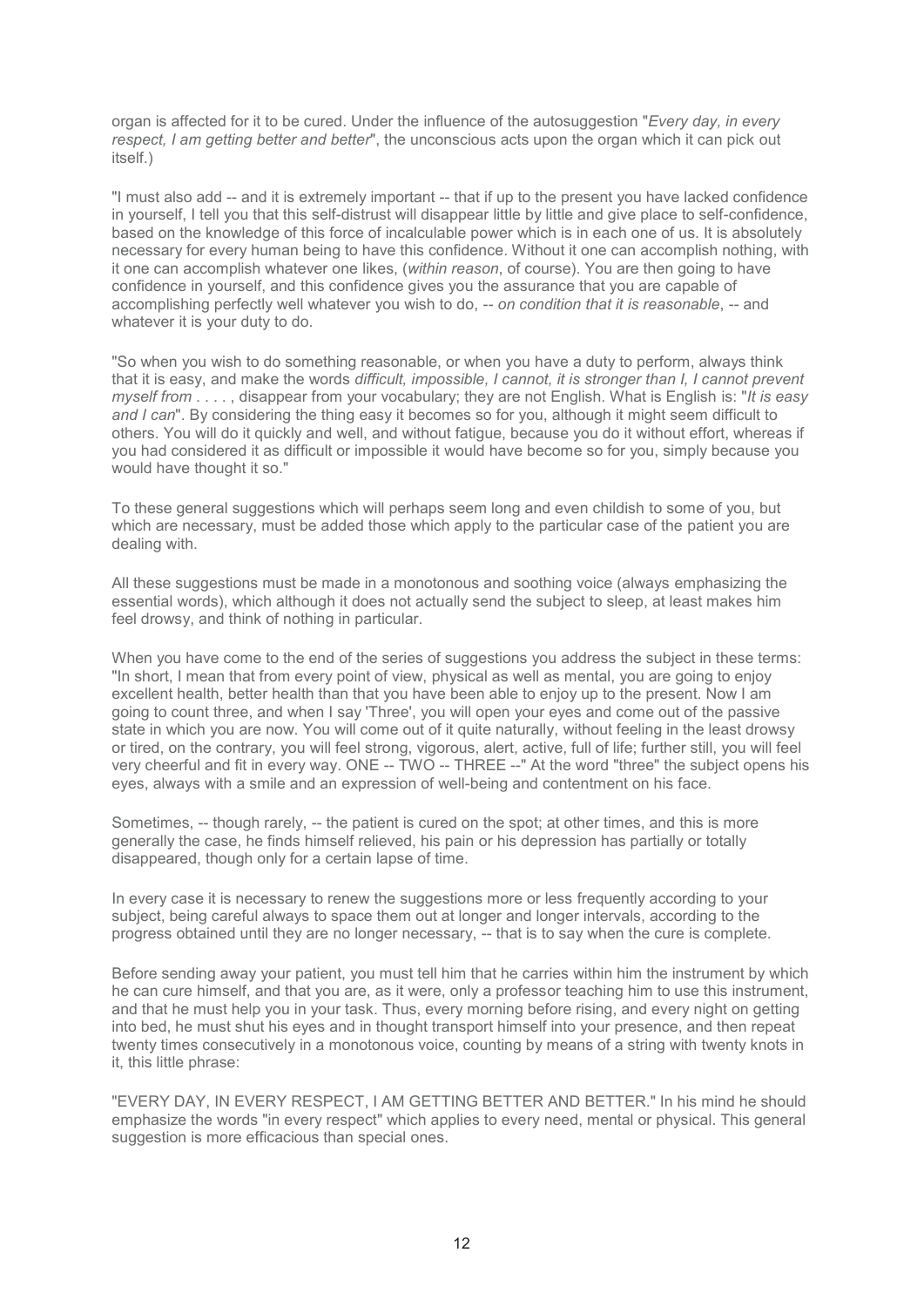Thus it is easy to realize the part played by the giver of the suggestions. He is not a master who gives orders, but a friend, a guide, who leads the patient step by step on the road to health. As all the suggestions are given in the interest of the patient, the unconscious of the latter asks nothing better than to assimilate them and transform them into autosuggestions. When this has been done, the cure is obtained more or less rapidly according to circumstances.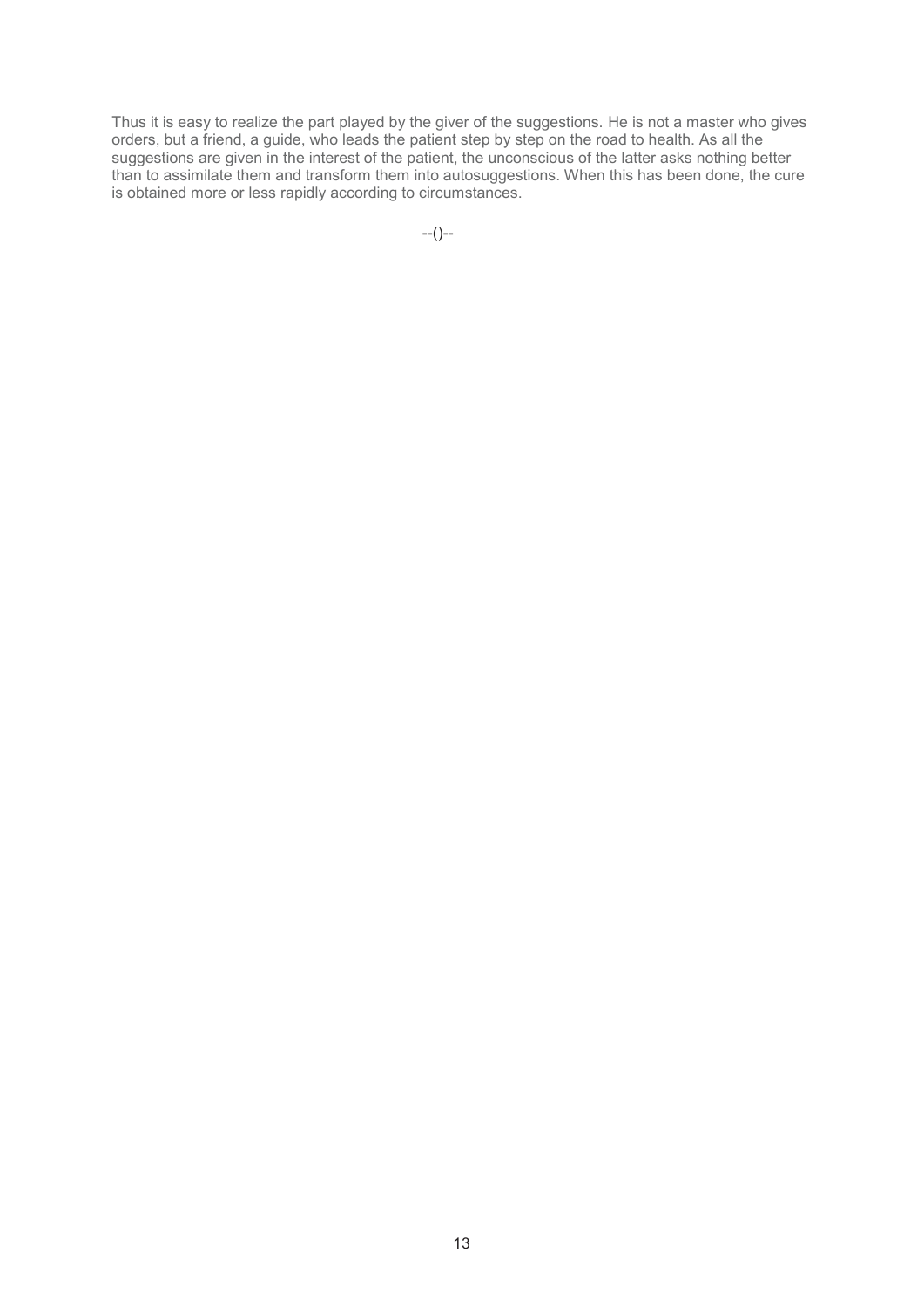#### **The Superiority of This Method**

This method gives absolutely marvelous results, and it is easy to understand why. Indeed, by following out my advice, it is impossible to fail, except with the two classes of persons mentioned above, who fortunately represent barely 3 per cent of the whole. If, however, you try to put your subjects to sleep right away, without the explanations and preliminary experiments necessary to bring them to accept the suggestions and to transform them into autosuggestions you cannot and will not succeed except with peculiarly sensitive subjects, and these are rare. Everybody may become so by training, but very few are so sufficiently without the preliminary instruction that I recommend, which can be done in a few minutes.

Formerly, imagining that suggestions could only be given during sleep, I always tried to put my patient to sleep; but on discovering that it was not indispensable, I left off doing it in order to spare him the dread and uneasiness he almost always experiences when he is told that he is going to be sent to sleep, and which often makes him offer, in spite of himself, an involuntary resistance. If, on the contrary, you tell him that you are not going to put him to sleep as there is no need to do so, you gain his confidence. He listens to you without fear or any ulterior thought, and it often happens -- if not the first time, anyhow very soon -- that, soothed by the monotonous sound of your voice, he falls into a deep sleep from which he awakes astonished at having slept at all.

If there are sceptics among you -- as I am quite sure there are -- all I have to say to them is: "Come to my house and see what is being done, and you will be convinced by fact."

You must not however run away with the idea that autosuggestion can only be brought about in the way I have described. It is possible to make suggestions to people without their knowledge and without any preparation. For instance, if a doctor who by his title alone has a suggestive influence on his patient, tells him that he can do nothing for him, and that his illness is incurable, he provokes in the mind of the latter an autosuggestion which may have the most disastrous consequences; if however he tells him that his illness is a serious one, it is true, but that with care, time, and patience, he can be cured, he sometimes and even often obtains results which will surprise him.

Here is another example: if a doctor after examining his patient, writes a prescription and gives it to him without any comment, the remedies prescribed will not have much chance of succeeding; if, on the other hand, he explains to his patient that such and such medicines must be taken in such and such conditions and that they will produce certain results, those results are practically certain to be brought about.

If in this hall there are medical men or brother chemists, I hope they will not think me their enemy. I am on the contrary their best friend. On the one hand I should like to see the theoretical and practical study of suggestion on the syllabus of the medical schools for the great benefit of the sick and of the doctors themselves; and on the other hand, in my opinion, every time that a patient goes to see his doctor, the latter should order him one or even several medicines, even if they are not necessary. As a matter of fact, when a patient visits his doctor, it is in order to be told what medicine will cure him. He does not realize that it is the hygiene and regimen which do this, and he attaches little importance to them. It is a medicine that he wants.

In my opinion, if the doctor only prescribes a regimen without any medicine, his patient will be dissatisfied; he will say that he took the trouble to consult him for nothing, and often goes to another doctor. It seems to me then that the doctor should always prescribe medicines to his patient, and, as much as possible, medicines made up by himself rather than the standard remedies so much advertised and which owe their only value to the advertisement. The doctor's own prescriptions will inspire infinitely more confidence than So and So's pills which anyone can procure easily at the nearest drug store without any need of a prescription.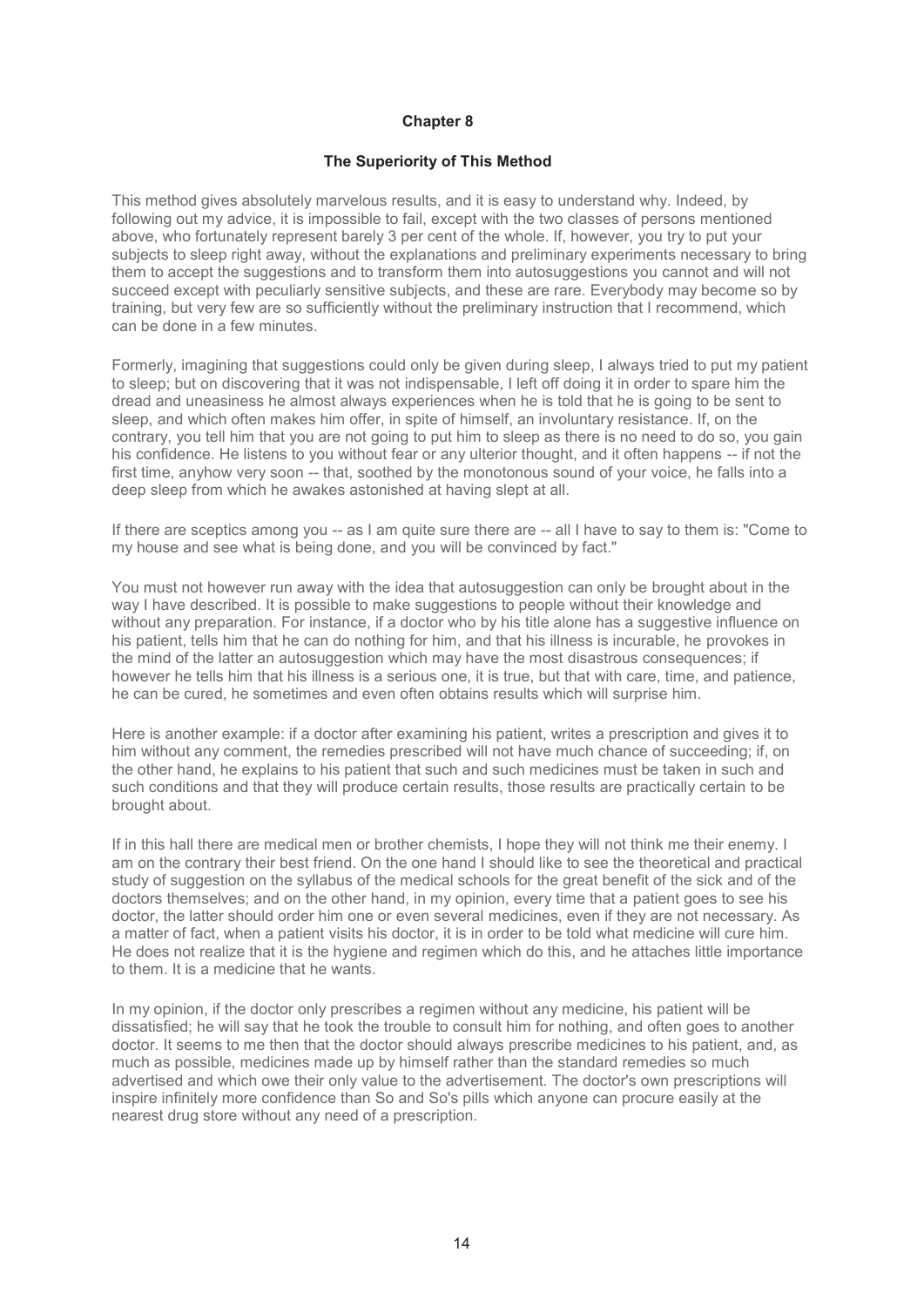#### **How Suggestion Works**

In order to understand properly the part played by suggestion or rather by autosuggestion, it is enough to know that the unconscious self is the grand director of all our functions. Make this believed, as I said above, that a certain organ which does not function well must perform its function, and instantly the order is transmitted. The organ obeys with docility, and either at once or little by little performs its functions in a normal manner. This explains simply and clearly how by means of suggestion one can stop haemorrhages, cure constipation, cause fibrous tumours to disappear, cure paralysis, tubercular lesions, varicose; ulcers, etc.

Let us take for example, a case of dental haemorrhage which I had the opportunity of observing in the consulting room of M. Gauthe, a dentist at Troyes. A young lady whom I had helped to cure herself of asthma from which she had suffered for eight years, told me one day that she wanted to have a tooth out. As I knew her to be very sensitive, I offered to make her feel nothing of the operation. She naturally accepted with pleasure and we made an appointment with the dentist. On the day we had arranged we presented ourselves at the dentist's and, standing opposite my patient, I looked fixedly at her, saying: "You feel nothing, you feel nothing, etc., etc." and then while still continuing the suggestion I made a sign to the dentist. In an instant the tooth was out without MIIe. D turning a hair. As fairly often happens, a haemorrhage followed, but I told the dentist that I would try suggestion without his using a haemostatic, without knowing beforehand what would happen. I then asked Mile. D\_\_\_\_\_\_\_ to look at me fixedly, and I suggested to her that in two minutes the haemorrhage would cease of its own accord, and we waited. The patient spat blood again once or twice, and then ceased. I told her to open her mouth, and we both looked and found that a clot of blood had formed in the dental cavity.

How is this phenomenon to be explained? In the simplest way. Under the influence of the idea: "The haemorrhage is to stop", the unconscious had sent to the small arteries and veins the order to stop the flow of blood, and, obediently, they contracted naturally, as they would have done artificially at the contact of a haemostatic like adrenalin, for example.

The same reasoning explains how a fibrous tumour can be made to disappear. The unconscious having accepted the idea "It is to go" the brain orders the arteries which nourish it, to contract. They do so, refusing their services, and ceasing to nourish the tumour which, deprived of nourishment, dies, dries up, is reabsorbed and disappears.

 $-(-)$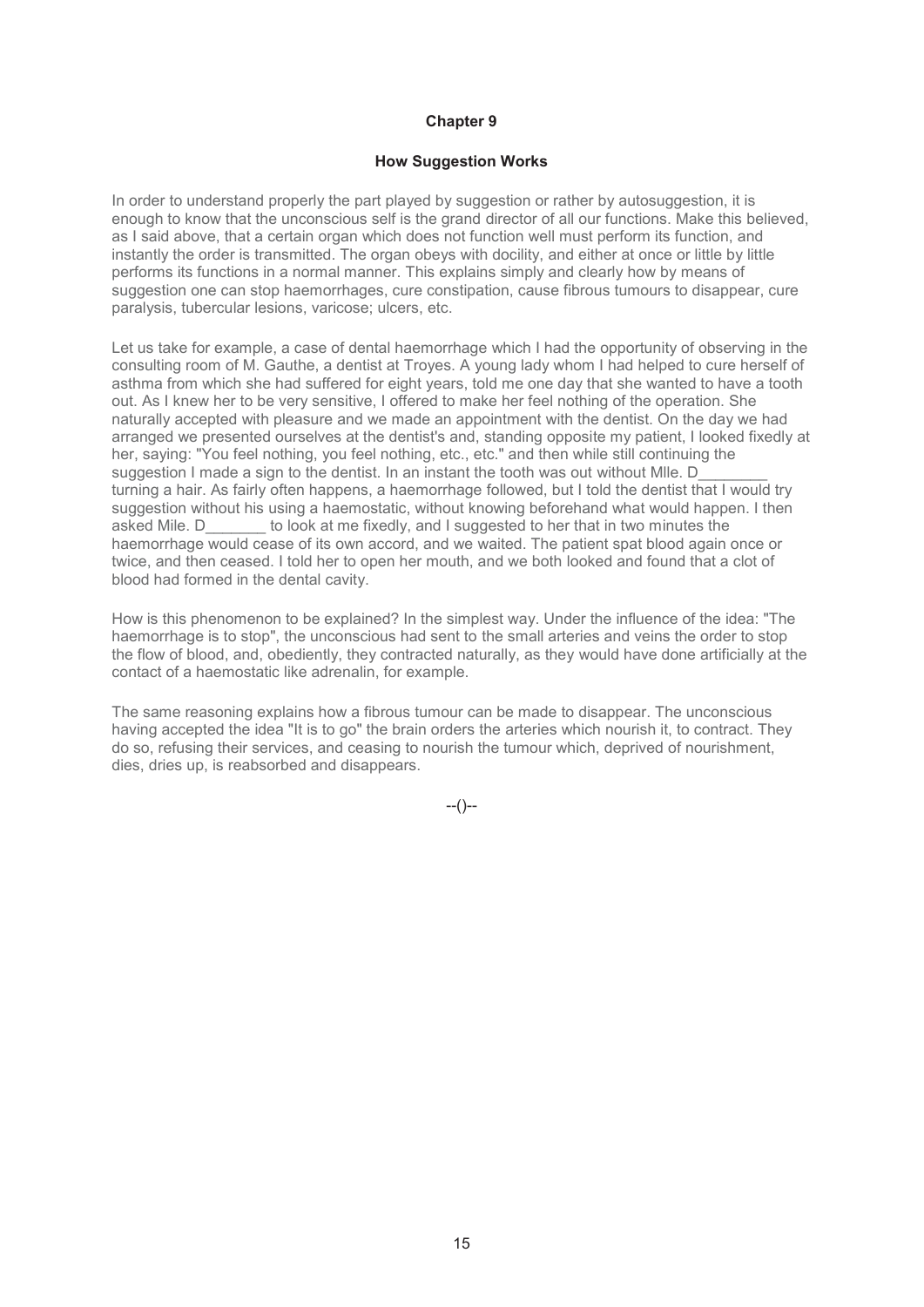#### **The Use of Suggestion for the Cure of Moral Ailments and Taints**

Neurasthenia, so common nowadays, generally yields to suggestion constantly practised in the way I have indicated. I have had the happiness of contributing to the cure of a large number of neurasthenics with whom every other treatment had failed. One of them had even spent a month in a special establishment at Luxemburg without obtaining any improvement. In six weeks he was completely cured, and he is now the happiest man one would wish to find, after having thought himself the most miserable. Neither is he ever likely to fall ill again in the same way, for I showed him how to make use of conscious autosuggestion and he does it marvelously well.

But if suggestion is useful in treating moral complaints and physical ailments, may it not render still greater services to society, in turning into honest folks the wretched children who people our reformatories and who only leave them to enter the army of crime. Let no one tell me it is impossible. The remedy exists and I can prove it.

I will quote the two following cases which are very characteristic, but here I must insert a few remarks in parenthesis. To make you understand the way in which suggestion acts in the treatment of moral taints I will use the following comparison. Suppose our brain is a plank in which are driven nails which represent the ideas, habits, and instincts, which determine our actions. If we find that there exists in a subject a bad idea, a bad habit, a bad instinct, -- as it were, a bad nail, we take another which is the good idea, habit, or instinct, place it on top of the bad one and give a tap with a hammer -- in other words we make a suggestion. The new nail will be driven in perhaps a fraction of an inch, while the old one will come out to the same extent. At each fresh blow with the hammer, that is to say at each fresh suggestion, the one will be driven in a fraction further and the other will be driven out the same amount, until, after a certain number of blows, the old nail will come out completely and be replaced by the new one. When this substitution has been made, the individual obeys it.

Let us return to our examples. Little M \_\_\_\_\_\_, a child of eleven living at Troyes, was subject night and day to certain accidents inherent to early infancy [bed-wetting]. He was also a kleptomaniac, and, of course, untruthful into the bargain. At his mother's request I treated him by suggestion. After the first visit the accidents ceased by day, but continued at night. Little by little they became less frequent, and finally, a few months afterwards, the child was completely cured. In the same period his thieving propensities lessened, and in six months they had entirely ceased.

This child's brother, aged eighteen, had conceived a violent hatred against another of his brothers. Every time that he had taken a little too much wine, he felt impelled to draw a knife and stab his brother. He felt that one day or other he would end by doing so, and he knew at the same time that having done so he would be inconsolable. I treated him also by suggestion, and the result was marvelous. After the first treatment he was cured. His hatred for his brother had disappeared, and they have since become good friends and got on capitally together. I followed up the case for a long time, and the cure was permanent.

Since such results are to be obtained by suggestion, would it not be beneficial -- I might even say *indispensable* -- to take up this method and introduce it into our reformatories? I am absolutely convinced that if suggestion were daily applied to vicious children, more than 50 per cent could be reclaimed. Would it not be an immense service to render society, to bring back to it sane and well members of it who were formerly corroded by moral decay?

Perhaps I shall be told that suggestion is a dangerous thing, and that it can be used for evil purposes. This is no valid objection, first because the practice of suggestion would only be confided [by the patient] to reliable and honest people, -- to the reformatory doctors, for instance, -- and on the other hand, those who seek to use it for evil ask no one's permission.

But even admitting that it offers some danger (which is not so) I should like to ask whoever proffers the objection, to tell me what thing we use that is not dangerous? Is it steam? gunpowder? railways? ships? electricity? automobiles? aeroplanes? Are the poisons not dangerous which we, doctors and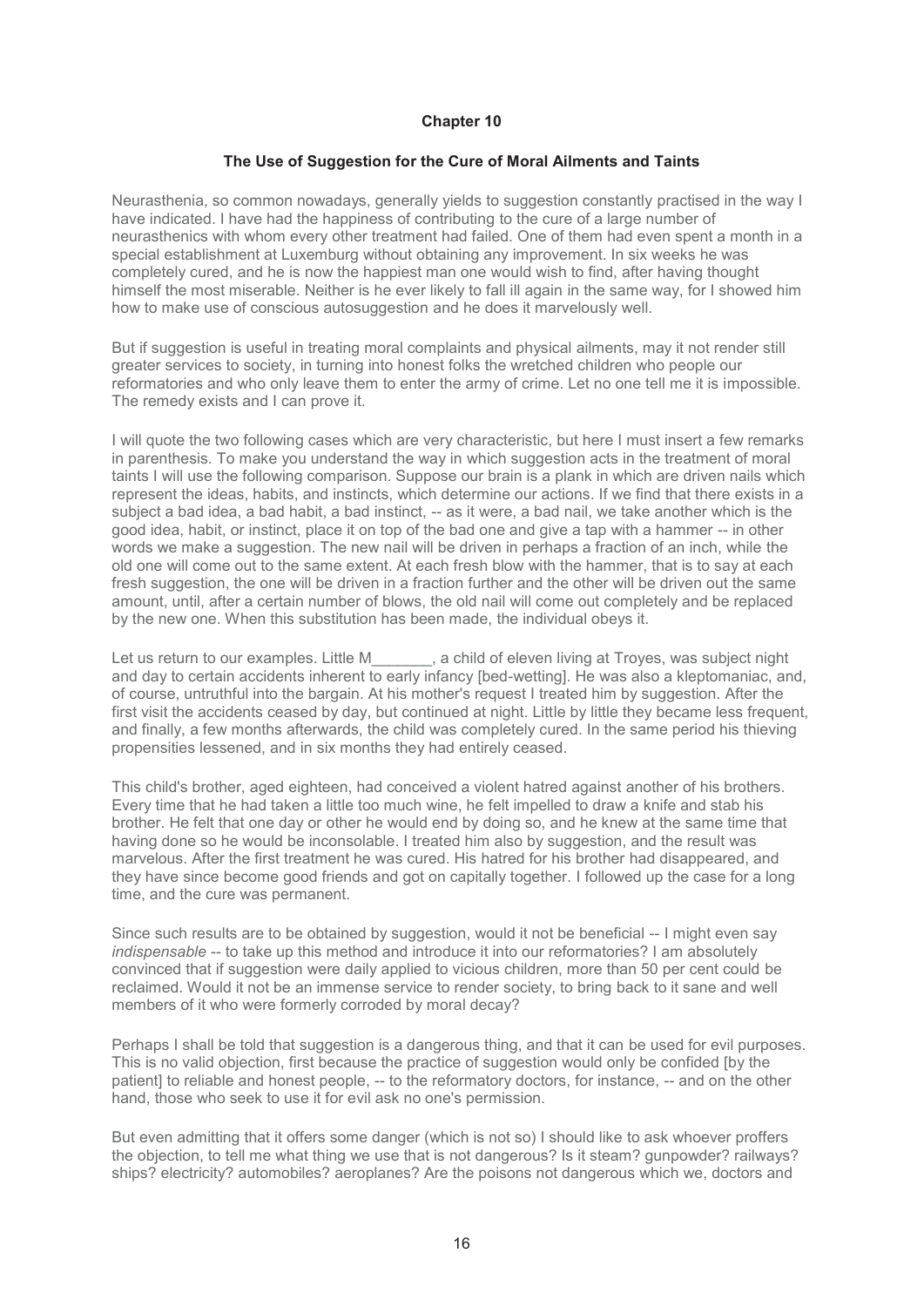chemists, use daily in minute doses, and which might easily destroy the patient if, in a moment's carelessness, we unfortunately made a mistake in weighing them out?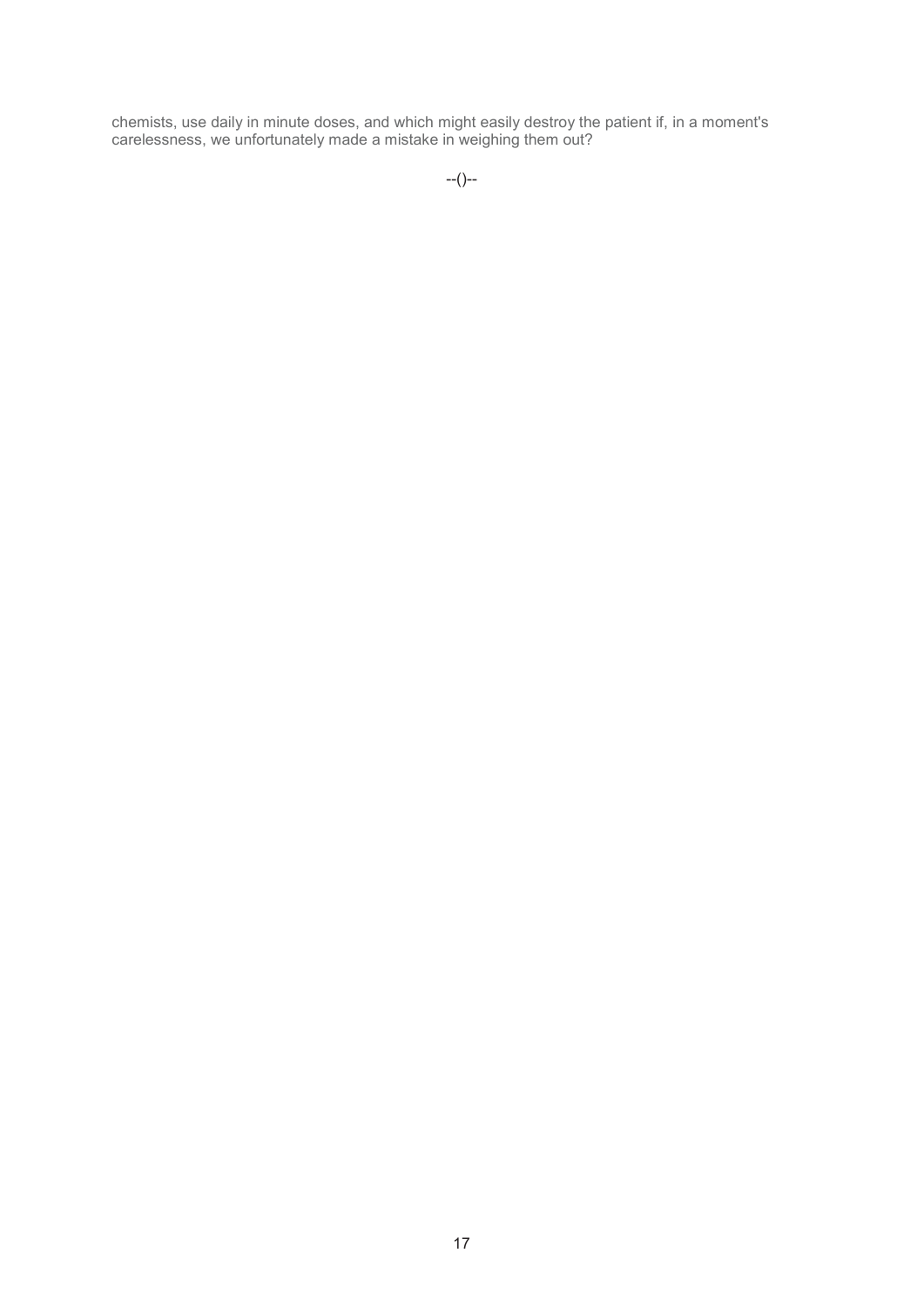## **A Few Typical Cures**

This little work would be incomplete if it did not include a few examples of the cures obtained. It would take too long, and would also perhaps be somewhat tiring if I were to relate all those in which I have taken part. I will therefore content myself by quoting a few of the most remarkable.

Mlle. M\_\_\_\_\_\_\_\_ D\_\_\_\_\_\_\_, of Troyes, had suffered for eight years from asthma which obliged her to sit up in bed nearly all night, fighting for breath. Preliminary experiments show that she is a very sensitive subject. She sleeps immediately, and the suggestion is given. From the first treatment there is an enormous improvement. The patient has a good night, only interrupted by one attack of asthma which only lasts a quarter of an hour. In a very short time the asthma disappears completely and there is no relapse later on.

M. M\_\_\_\_\_\_, a working hosier living at Sainte-Savine near Troyes, paralyzed for two years as the result of injuries at the junction of the spinal column and the pelvis. The paralysis is only in the lower limbs, in which the circulation of the blood has practically ceased, making them swollen, congested, and discolored. Several treatments, including the antisyphilitic, have been tried without success. Preliminary experiments successful; suggestion applied by me, and autosuggestion by the patient for eight days. At the end of this time there is an almost imperceptible but still appreciable movement of the left leg. Renewed suggestion. In eight days the improvement is noticeable. Every week or fortnight there is an increased improvement with progressive lessening of the swelling, and so on. Eleven months afterwards, on the first of November, 1906, the patient goes downstairs alone and walks 800 yards, and in the month of July, 1907, goes back to the factory where he has continued to work since that time, with no trace of paralysis.

M. A G all iving at Troyes, has long suffered from enteritis, for which different treatments have been tried in vain. He is also in a very bad state mentally, being depressed, gloomy, unsociable, and obsessed by thoughts of suicide. Preliminary experiments easy, followed by suggestion which produces an appreciable result from the very day. For three months, daily suggestions to begin with, then at increasingly longer intervals. At the end of this time, the cure is complete, the enteritis has disappeared, and his morals have become excellent. As the cure dates back twelve years without the shadow of a relapse, it may be considered as permanent. M. G\_\_\_\_\_\_\_, is a striking example of the effects that can be produced by suggestion, or rather by autosuggestion. At the same time as I made suggestions to him from the physical point of view, I also did so from the mental, and he accepted both suggestions equally well. Every day his confidence in himself increased, and as he was an excellent workman, in order to earn more, he looked out for a machine which would enable him to work at home for his employer. A little later a factory owner having seen with his own eyes what a good workman he was, entrusted him with the very machine he desired. Thanks to his skill he was able to turn out much more than an ordinary workman, and his employer, delighted with the result, gave him another and yet another machine, until M. G-, who, but for suggestion, would have remained an ordinary workman, is now in charge of six machines which bring him a very handsome profit.

Mme. D<sub>ara</sub>, at Troyes, about 30 years of age. She is in the last stages of consumption, and grows thinner daily in spite of special nourishment. She suffers from coughing and spitting, and has difficulty in breathing; in fact, from all appearances she has only a few months to live. Preliminary experiments show great sensitiveness, and suggestion is followed by immediate improvement. From the next day the morbid symptoms begin to lessen. Every day the improvement becomes more marked, the patient rapidly puts on flesh, although she no longer takes special nourishment. In a few months the cure is apparently complete. This person wrote to me on the 1st of January, 1911, that is to say eight months after I had left Troyes, to thank me and to tell me that, although pregnant, she was perfectly well.

I have purposely chosen these cases dating some time back, in order to show that the cures are permanent, but I should like to add a few more recent ones.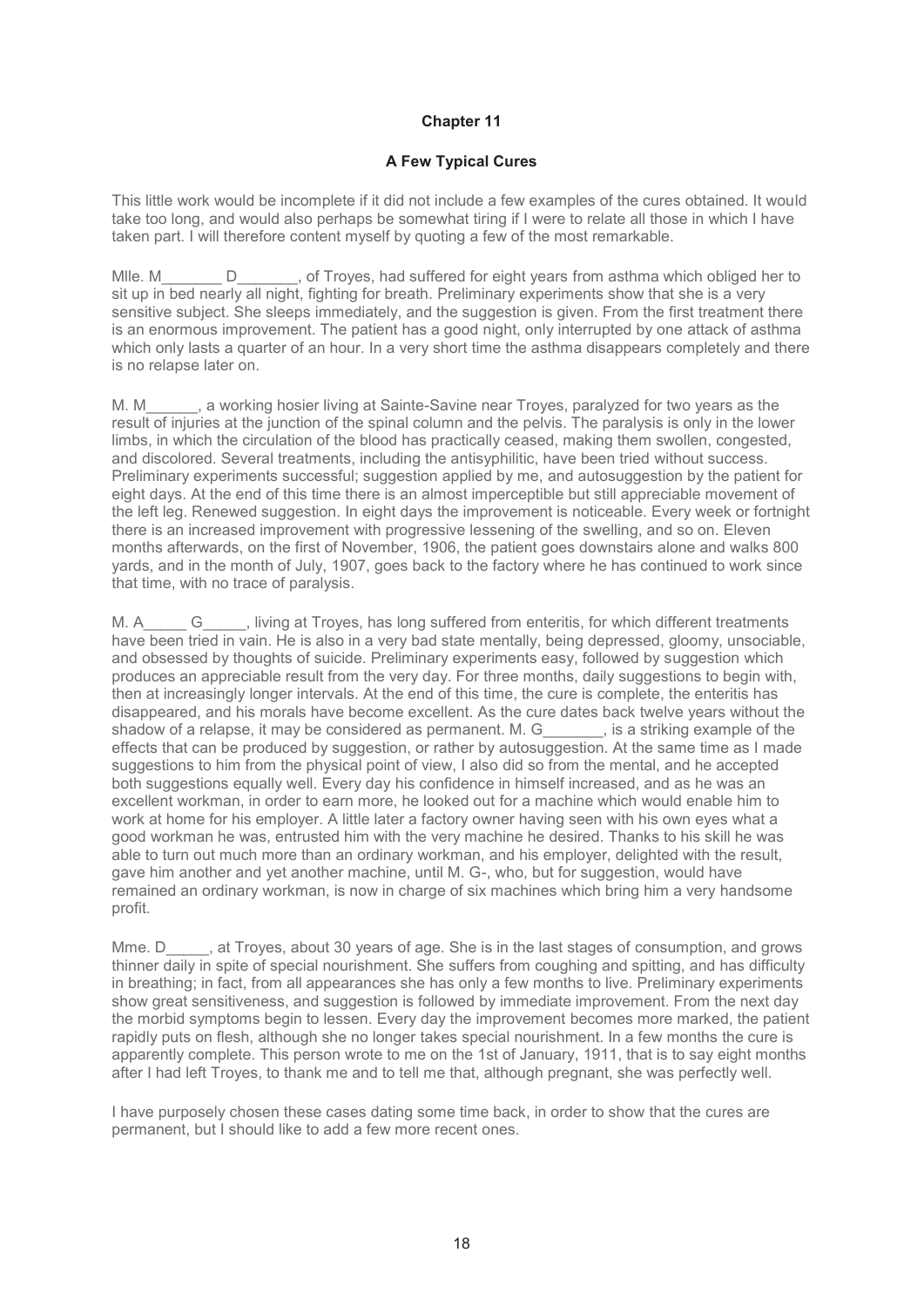M. X Fost Office clerk at Luneville. Having lost one of his children in January, 1910, the trouble produces in him a cerebral disturbance which manifests itself by uncontrollable nervous trembling. His uncle brings him to me in the month of June. Preliminary experiments followed by suggestion. Four days afterwards the patient returns to tell me that the trembling has disappeared. I renew the suggestion and tell him to return in eight days. A week, then a fortnight, then three weeks, then a month, pass by without my hearing any more of him. Shortly afterwards his uncle comes and tells me that he has just had a letter from his nephew, who is perfectly well. He has taken on again his work as telegraphist which he had been obliged to give up, and the day before, he had sent off a telegram of 170 words without the least difficulty. He could easily, he added in his letter, have sent off an even longer one. Since then he has had no relapse.

M. Y\_\_\_\_\_, of Nancy, has suffered from neurasthenia for several years. He has aversions, nervous fears, and disorders of the stomach and intestines. He sleeps badly, is gloomy and is haunted by ideas of suicide; he staggers when he walks like a drunken man, and can think of nothing but his trouble. All treatments have failed and he gets worse and worse; a stay in a special nursing home for such cases has no effect whatever. M. Y\_\_\_\_\_\_ comes to see me at the beginning of October, 1910. Preliminary experiments comparatively easy. I explain to the patient the principles of autosuggestion, and the existence within us of the conscious and the unconscious self, and then make the required suggestion. For two or three days M. Y\_\_\_\_\_\_ has a little difficulty with the explanations I have given him. In a short time light breaks in upon his mind, and he grasps the whole thing. I renew the suggestion, and he makes it himself too every day. The improvement, which is at first slow, becomes more and more rapid, and in a month and a half the cure is complete. The ex-invalid who had lately considered himself the most wretched of men, now thinks himself the happiest.

M. E\_\_\_\_\_\_, of Troyes. An attack of gout; the right ankle is inflamed and painful, and he is unable to walk. The preliminary experiments show him to be a very sensitive subject. After the first treatment he is able to regain, without the help of his stick, the carriage which brought him, and the pain has ceased. The next day he does not return as I had told him to do. Afterwards his wife comes alone and tells me that that morning her husband had got up, put on his shoes, and gone off on his bicycle to visit his yards (he is a painter). It is needless to tell you my utter astonishment. I was not able to follow up this case, as the patient never deigned to come and see me again, but some time afterward I heard that he had had no relapse.

Mme. T<sub>immer</sub>, of Nancy. Neurasthenia, dyspepsia, gastralgia, enteritis, and pains in different parts of the body. She has treated herself for several years with a negative result. I treat her by suggestion, and she makes autosuggestions for herself every day. From the first day there is a noticeable improvement which continues without interruption. At the present moment this person has long been cured mentally and physically, and follows no regimen. She thinks that she still has perhaps a slight touch of enteritis, but she is not sure.

Mme. X\_\_\_\_\_\_\_, a sister of Mme. T\_\_\_\_\_\_\_\_\_. Acute neurasthenia; she stays in bed a fortnight every month, as it is totally impossible for her to move or work; she suffers from lack of appetite, depression, and digestive disorders. She is cured by one visit, and the cure seems to be permanent as she has had no relapse.

Mme. H<sub>ara</sub>, at Maxeville. General eczema, which is particularly severe on the left leg. Both legs are inflamed, above all at the ankles; walking is difficult and painful. I treat her by suggestion. That same evening Mme. H\_\_\_\_\_\_\_ is able to walk several hundred yards without fatigue. The day after the feet and ankles are no longer swollen and have not been swollen again since. The eczema disappears rapidly.

Mme. F\_\_\_\_\_\_\_, at Laneuveville. Pains in the kidneys and the knees. The illness dates from ten years back and is becoming worse every day. Suggestion from me, and autosuggestion from herself. The improvement is immediate and increases progressively. The cure is obtained rapidly, and is a permanent one.

Mme. Z\_\_\_\_\_\_\_, of Nancy, felt ill in January, 1910, with congestion of the lungs, from which she had not recovered two months later. She suffers from general weakness, loss of appetite, bad digestive trouble, rare and difficult bowel action, insomnia, copious night-sweats. After the first suggestion, the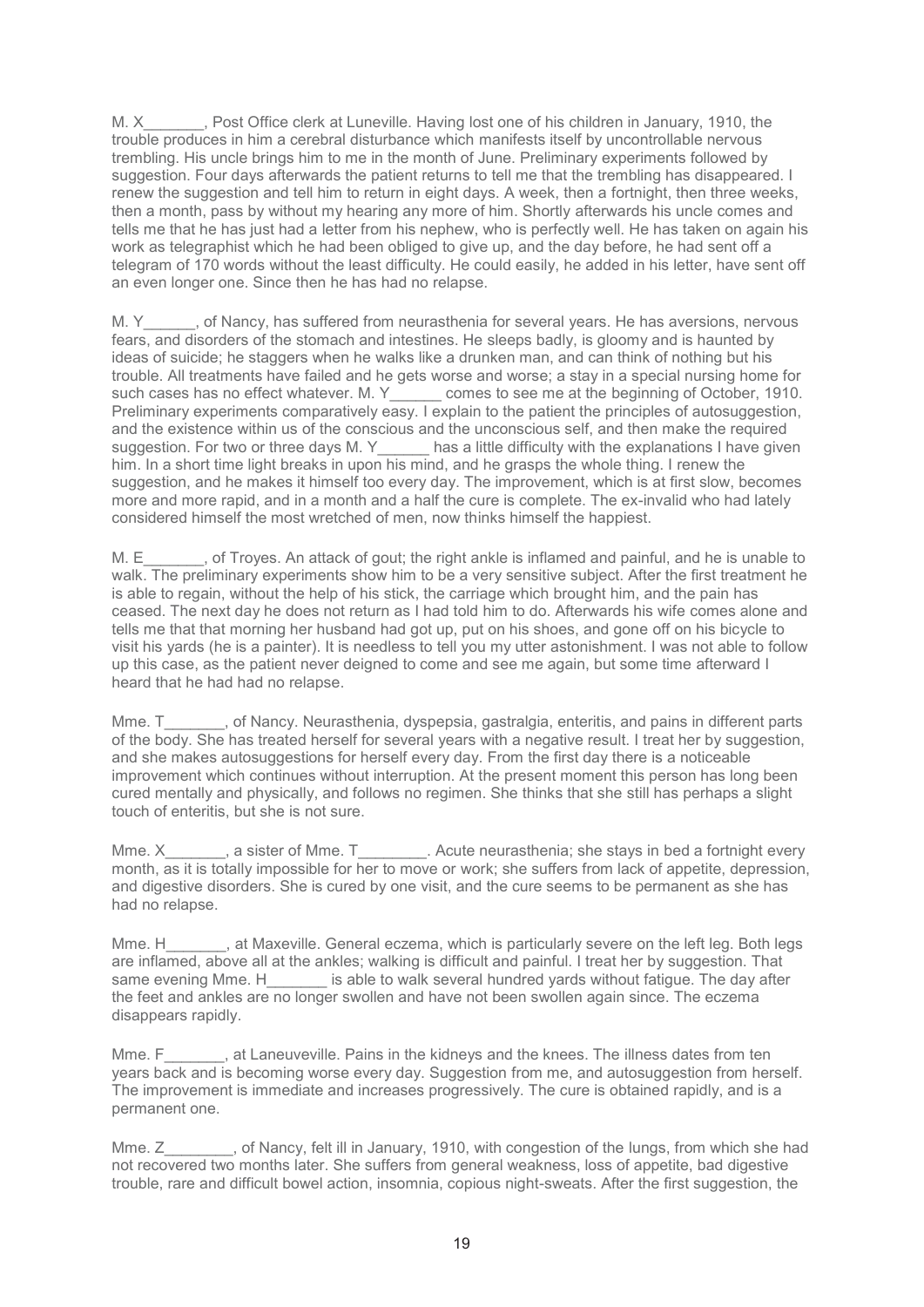patient feels much better, and two days later she returns and tells me that she feels quite well. Every trace of illness has disappeared, and all the organs are functioning normally. Three or four times she had been on the point of sweating, but each time prevented it by the use of conscious autosuggestion. From this time Mme. Z\_\_\_\_\_\_\_\_ has enjoyed perfectly good health.

M. X at Belfort, cannot talk for more than ten minutes or a quarter of an hour without becoming completely aphonous [voiceless]. Different doctors consulted find no lesion in the vocal organs, but one of them says that M. X<sup>1</sup> suffers from senility of the larynx, and this conclusion confirms him in the belief that he is incurable. He comes to spend his holidays at Nancy, and a lady of my acquaintance advises him to come and see me. He refuses at first, but eventually consents in spite of his absolute disbelief in the effects of suggestion. I treat him in this way nevertheless, and ask him to return two days afterwards. He comes back on the appointed day, and tells me that the day before he was able to converse the whole afternoon without becoming aphonous. Two days later he returns again to say that his trouble had not reappeared, although he had not only conversed a great deal but even sung the day before. The cure still holds good and I am convinced that it will always do so.

Before closing, I should like to say a few words on the application of my method to the training and correction of children by their parents.

The latter should wait until the child is asleep, and then one of them should enter his room with precaution, stop a yard from his bed, and repeat 15 or 20 times in a murmur all the things they wish to obtain from the child, from the point of view of health, work, sleep, application, conduct, etc. He should then retire as he came, taking great care not to awake the child. This extremely simple process gives the best possible results, and it is easy to understand why. When the child is asleep his body and his conscious self are at rest and, as it were, annihilated; his unconscious self however is awake; it is then to the latter alone that one speaks, and as it is very credulous it accepts what one says to it without dispute, so that, little by little, the child arrives at making of himself what his parents desire him to be.